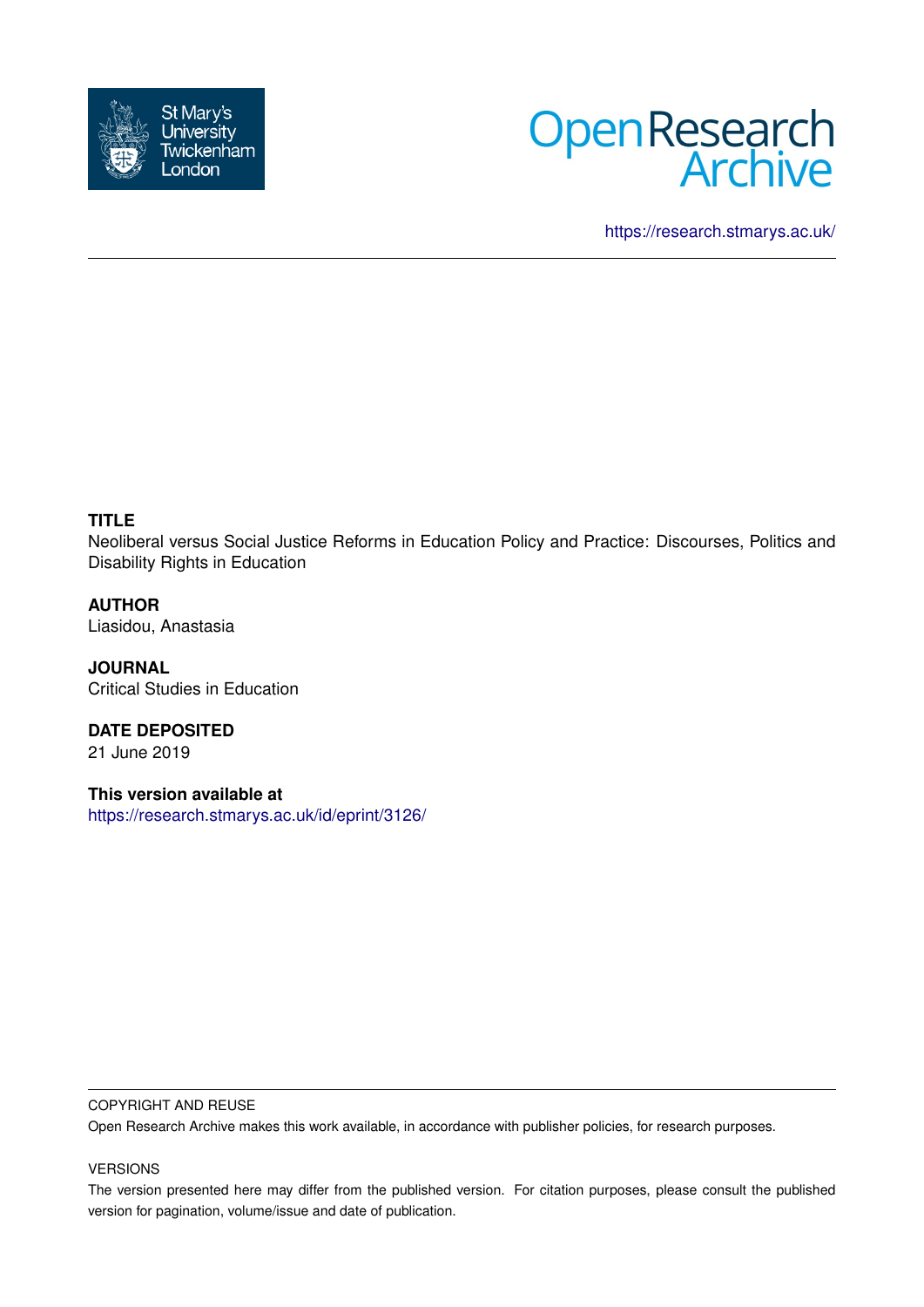# **Neoliberal versus Social Justice Reforms in Education Policy and Practice: Discourses, Politics and Disability Rights in Education**

### **Abstract**

This article uses Critical Discourse Analysis in order to discuss the equity and social justice implications of an envisaged education reform agenda in Cyprus, as articulated by two consultation reports commissioned by the World Bank. The reports highlight, inter alia, the imperative to improve teaching and enhance accountability regimes with regard to students' learning. Selected extracts from these documents are analysed in order to highlight the absence of a social justice discourse in the rhetoric of educational reforms, despite the alleged centrality of a social justice discourse in official policy. The reports fail to include issues of social justice and learner diversity in discussing the necessity to strengthen the existing teacher policy framework and to mobilize structural educational reforms. This omission is indicative of the neoliberal imperatives that drive the envisaged education policy reforms as well as the low priority attributed to issues of equity and learner diversity, with particular reference to students designated as having special educational needs and/or disabilities (SEN/D).

Key words: social justice, education policy, special educational needs, inclusion

# **Setting the context: educational reforms and the role of supranational organizations**

Supranational organizations such as the United Nations, the European Union, the Organization for African Unity, the International Monetary Fund and the World Bank play a crucial role in the process of education policy formulation and implementation across diverse socio-political contexts. Ball (2012) discusses the cosmopolitan nature of education policy reforms by exploring the ways in which global politics and policies are reciprocally related and have an immense impact on national reform efforts. These global agencies are key players in shaping the 'context of influence' (Berkhout & Wielemans, 1999, p. 417) against which national education policy agendas are conceptualized, negotiated and enacted, while it is frequently the case that they articulate contradictory responses to globalization (Vongalis-Macrow, 2005). As such, they confound the process of education policy formulation and implementation (Berkhout & Wielemans, 1999).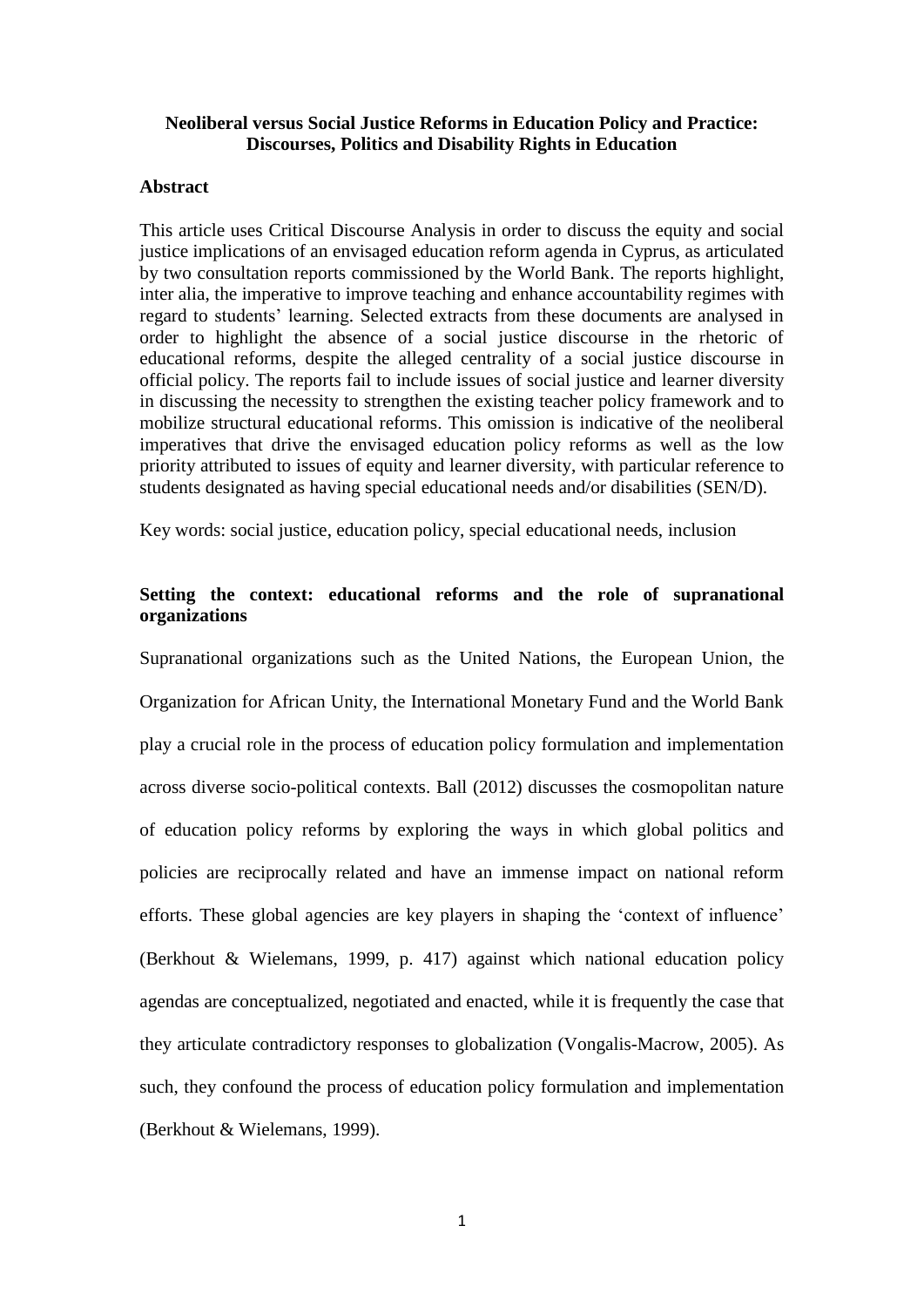The emergence of new policy networks are contingent on and constituted by local and global forces against which national policies are formulated and enacted (Rutkowski, 2007). Vongalis-Macrow (2005) cites the examples of UNESCO and the World Bank and provides a critical analysis of the ways in which these global agencies exert a prodigious effect on shaping the ideological underpinnings of education reform agendas across the globe. In particular, it is suggested that "UNESCO policy specifically takes an anti-neoliberal stance" while the "World Bank discourse is grounded in the language of neoliberal efficiency criteria" (Vongalis-Macrow, 2005, p. 6).

Klees, Samoff, and Stromquist (2012, p. xvi) highlight the "ascending role" of the World Bank in the international policymaking arena and characterizes the World Bank as an "undisputed influential actor in education, often more so than UNESCO." The OECD is "the source of the ideology which drives the World Bank's as well as WTO's and PISA's 'human capital' approach to educational policy" (Ball 2013, p. 38). These dominant globalized policy networks act towards disseminating particular discourses that contribute to the propagation of neoliberal reforms across diverse sociopolitical contexts (Rutkowski, 2007; Ball, 2012).

The global education reform movement (GERM) has emerged from the interests of supranational development agencies and has precipitated the ascendancy of high stakes accountability regimes in educational systems across diverse sociopolitical jurisdictions (Sahlberg, 2010; Clark, 2012). In consequence, the overarching impact of the ideological underpinnings of this movement has undermined concerns about promoting a social democratic vision and a social justice discourse in education policy and practice as well as more equitable educational outcomes for learner diversity (Sahlberg, 2010; Hargreaves & Shirley, 2012).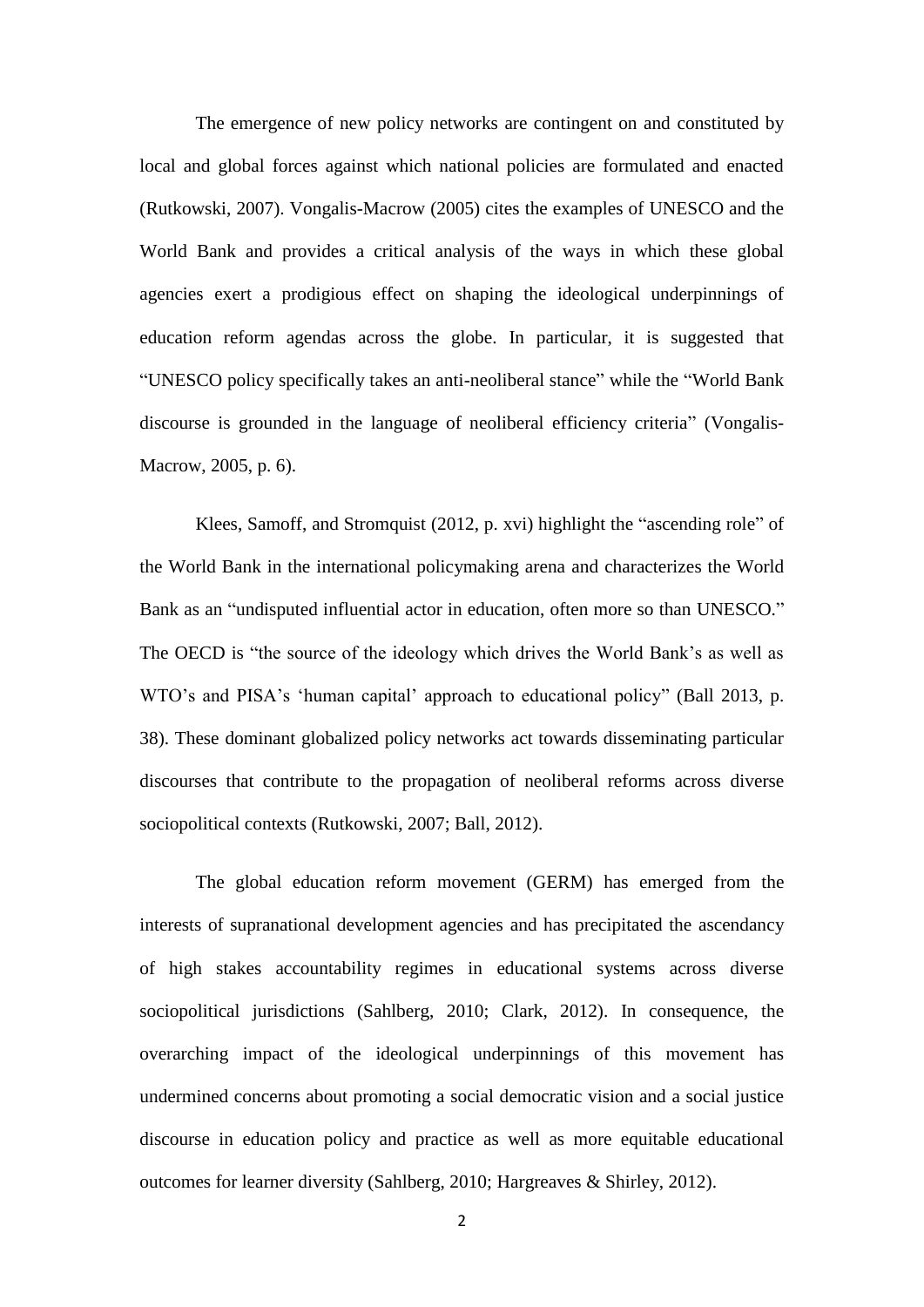Despite the overwhelming influence of these globalized policy discourses, we should not lose sight of the dialectic of the global and the local and the ways in which local cultures and ideological dynamics become globalized. As de Sousa Santos (2006) suggests, "there is no originally global position; what we call globalization is always the successful globalization of a particular localism" (p. 396). Hence, global movements such as GERM should be seen as an example of the ways in which local neoliberal policy developments, like the ones that took place in England and the USA, have been globalized.

In policy analysis the aim is to understand the ways in which these global policy discourses interact with local dynamics to shape national policy landscapes (Ball, 2013; Lingard, Martino, Rezai-Rashti, & Sellar, 2016). The World Bank has been characterized as "the most authoritative source of education policy" (Klees et al., 2012, p. xvi) that steers and shapes national policy landscapes across the globe, especially in less developed countries, such as Cyprus, which have borrowed money from the World Bank and are subsequently expected to fulfil a number of policy commitments (Ball, 2013).

In light of the above considerations, the following sections critically examine two national reports commissioned by the World Bank in close collaboration with the Ministry of Education and Culture (MoEC) of the Republic of Cyprus. The reports under study are of significant interest as they provide an up-to-date and detailed analysis of key aspects of the current education policy framework in Cyprus. The two reports suggest a number of evidence-based policy reforms that have already exerted influence on recent policy changes in Cyprus (e.g. teacher appointments) (MoEC 2015), while they instigate discussion on the necessity to introduce examinations for the transition from primary to secondary education (Paideia-News, 1.10.2015).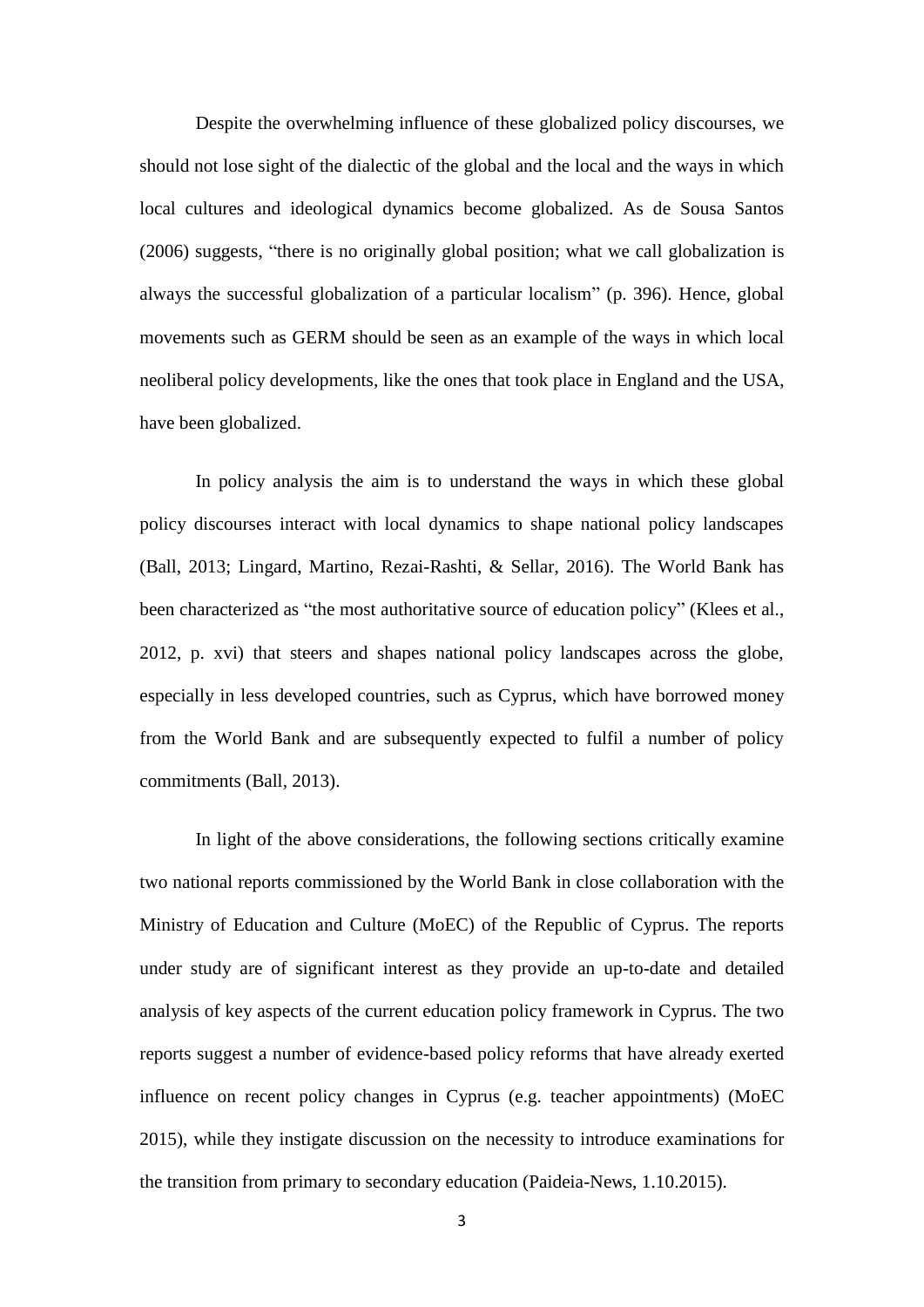The first report provides an overview of the 'Teacher Policies in the Republic of Cyprus' (World Bank, 2014a), while the second one provides an 'Analysis of the Function and Structure of the Ministry of Education and Culture of the Republic of Cyprus' (World Bank, 2014b). The Reports provide a historical overview of the reform initiatives in Cyprus, discuss the current function and structure of the Ministry of Education and Culture and provide insights into the processes of teacher selection and recruitment/appointments and transfers, professional development, teacher autonomy, ways of monitoring and evaluation of teacher practice and autonomy, school leadership, while articulating a number of suggestions and envisaged future reforms in these areas.

This article aims to provide a critical analysis of some aspects of these reports through the lens of a social justice discourse in education policy and practice with particular reference to students designated as having special educational needs and/or disabilities (SEN/D). The analysis is conducted in view of the current policy rhetoric in Cyprus, as articulated in New National Curricula, on the imperative to create a "humane and democratic school"; the aim being to maximize the learning potential of every individual child by "remov[ing] any adverse consequence that frequently affect children with disabilities, with difficult family background, with financial hardship and different cultural background" (MoEC, 2008, p. 4).

The analysis highlights the predominance of neoliberal policy imperatives enshrined in these reports and second, documents the marginalization of a social justice discourse and reaffirms the low priority attributed to issues of difference and diversity.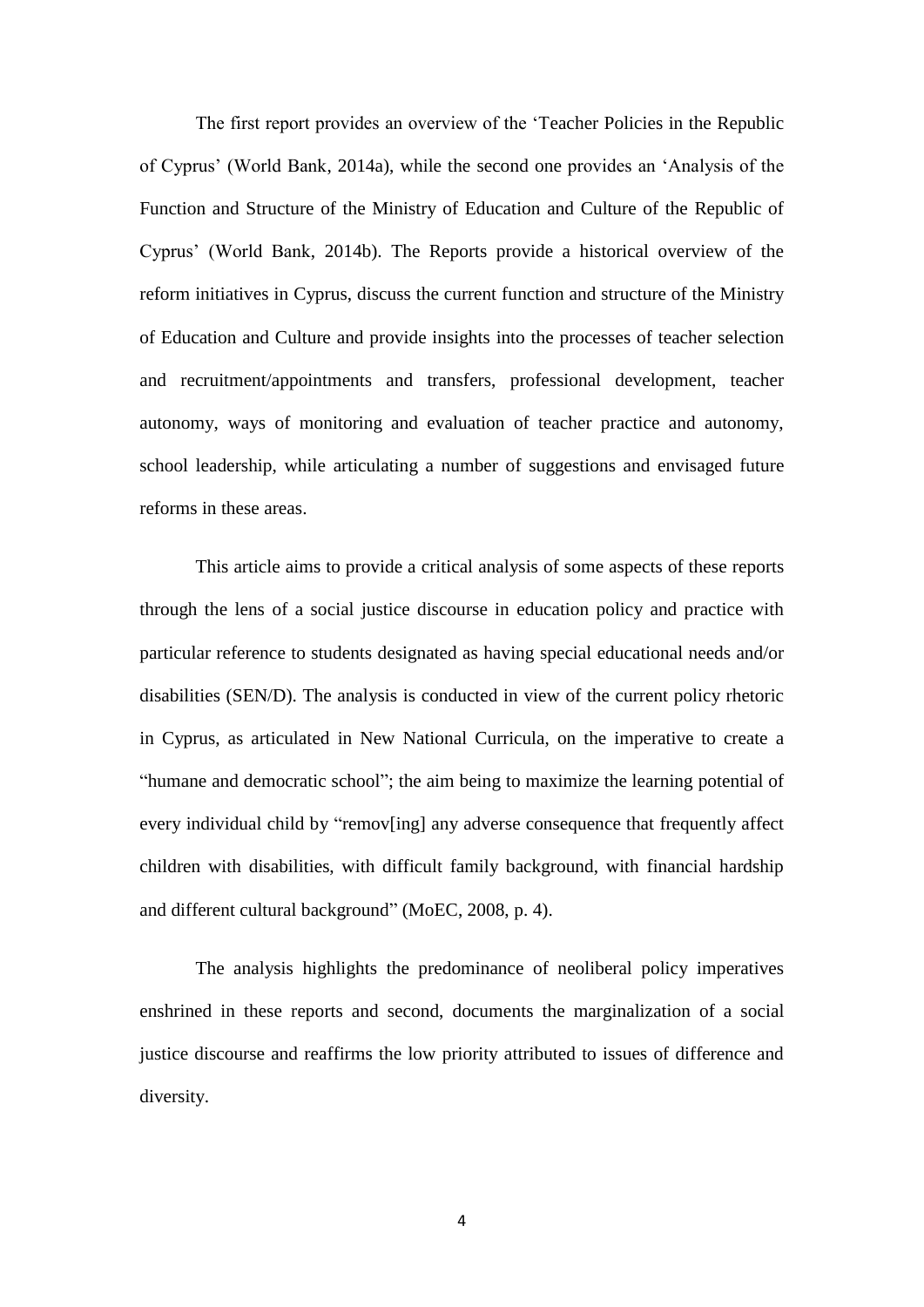Even though a social justice discourse in education can be understood and enacted in varied ways (Brown, 2004; Hattam, Brennan, Zipin, & Comber, 2009), a social justice discourse within the context of an inclusive education reform agenda (Ainscow, 2005; Slee, 2006) aims at "benefitting the least advantaged" groups of students (Bringhouse, 2010, p. 41), who experience multiple and overlapping forms of social and educational disadvantage on the basis of their corporeal, intellectual, emotional and biographical differences (Liasidou, 2013).

### **Critical Policy research and the role of discourse**

Discourse theory has been widely used in policy analysis in education with a view to documenting the ways in which policy texts promote certain discourses at the expense of others, while also focusing on the occasional hybrid nature of these discourses (Ball, 1990; Taylor, 2004). The emphasis on policy as discourse (Ball, 1993) highlights the ways in which power is enshrined in the dominant discourses as they authoritatively promote "meaning systems over others" (Ball, 2004) and set out the "discursive contours" (Liasidou, 2011, p.889) against which educational policymaking is formulated and enacted. The discourses that constitute these "meaning systems" are determined by key policy makers who are the bearers of the "agentic marshalling of discourse" (Bacchi, 2000, p. 52).

Moving beyond conventional analytical frameworks, Critical Discourse Analysis (CDA) is used as a methodological and analytical tool in order to focus on the meaning of the text, in order to make transparent the dominant discourses that imbue the text (Ball, 1993; Bacchi, 2000). Simultaneously, the aim is to expose the ways in which less dominant discourses are affected by the imposition of dominant ones. Taylor (2004) refers to the "marginalized discourses" or as differently referred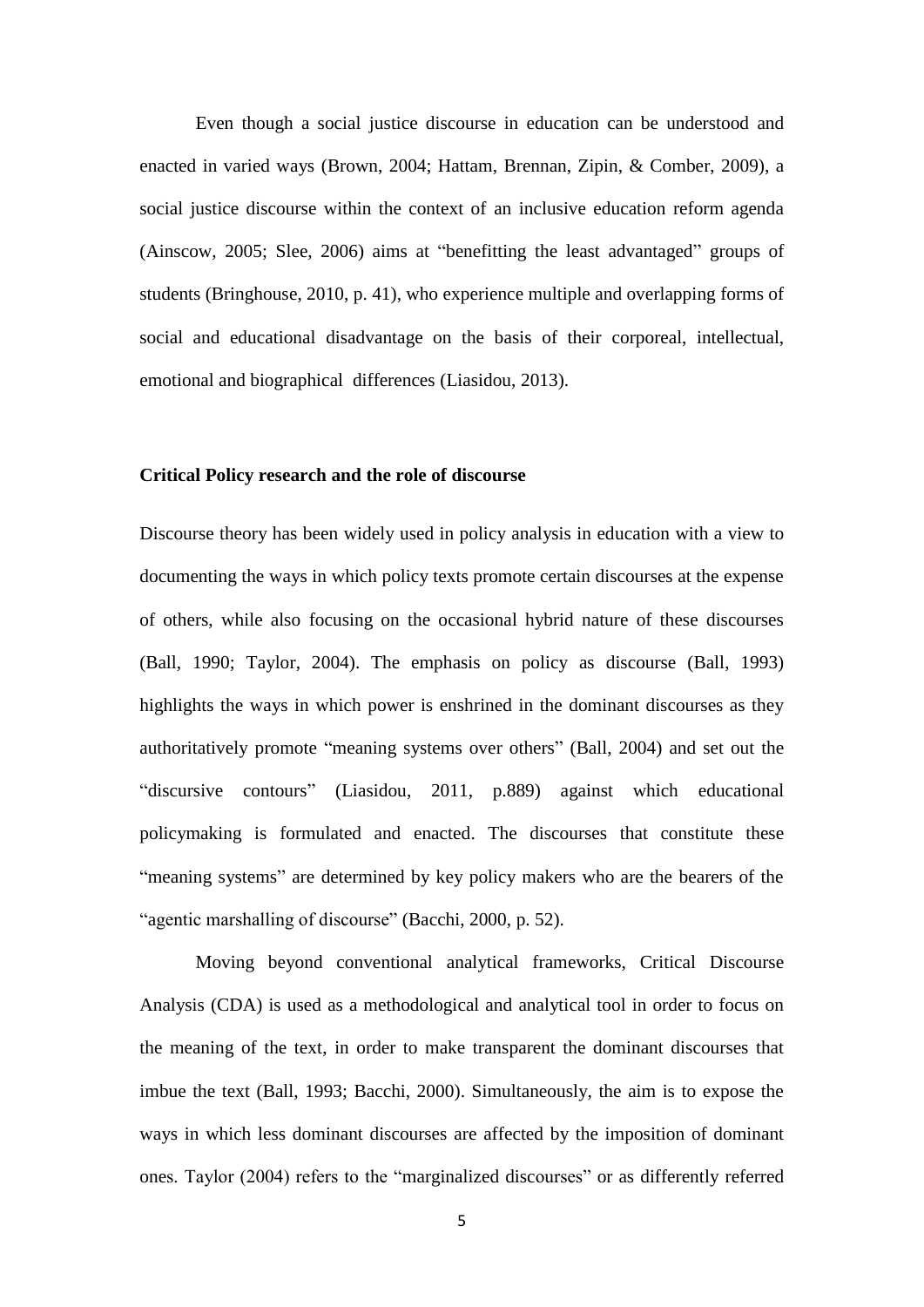to, the "linguistic silences" or "discursive absences" (Stensson & Watt, 1999; Fairclough, 2000) of the text, which have an equally significant bearing on the policymaking process, for the "'unsaid' and the 'unwritten', and can be as significant as what is said" (Luke, 2002, p.104).

For instance, the discourses of equity and social justice are frequently marginalized due to the ascendancy of the 'new global economy' discourses, which '"flow' through the transnational business-government network, and are recontextualized (and, as the concept entails, transformed) from genre to genre, from one domain of discourse to another" (Fairclough, 2001a, p.130), and are implicated in the power/knowledge nexus underpinning the process of education policy formulation and implementation.

Prior to explaining the analytical approach adopted for the purposes of this study, it is important to state that CDA is a heterogeneous and contested transdisciplinary field of study as it draws on diverse theoretical perspectives and methods (Fairclough, 2001b; Van Dijk, 1995). Hence, the analytical approach adopted depends on the scope and aims of the research agenda and its social change expectations (Fairclough, 2012).

The following section sets out the discursive context against which these Reports have been framed, thereby providing an interdiscursive analysis with the emphasis placed on social (intertextual and interdiscursive aspects of text), rather than the structural (linguistic) aspects. The section following that provides a textual analysis of some aspects of the Reports that document the absence of social justice discourse in discussing the necessity to strengthen the existing teacher policy framework and to mobilize structural educational reforms. The analysis of the text involves the identification of the prevalent discourses as well as the marginalized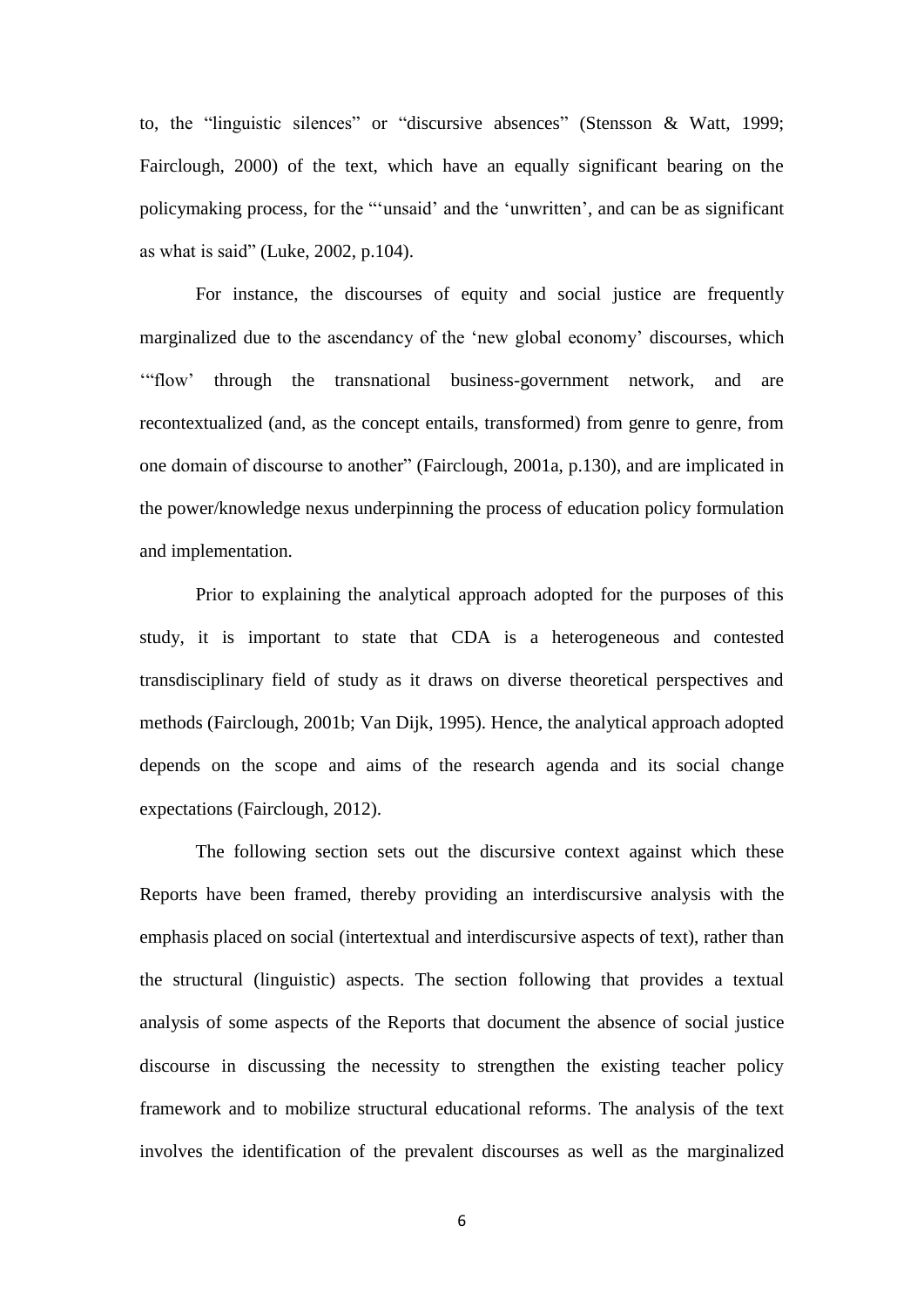discourses, while by adopting an intertextual approach the aim is to analyze the text against its discursive context (e.g. in relation to the prevalent discourses that are enshrined in World Bank's rhetoric as it will be discussed in the next section) so as to identify recurrent discursive patterns and to proceed to the stages of explanation and interpretation (Fairclough, 2001b).

It should be noted that the analysis of the two Reports is indicative and not exhaustive since there can be numerous analytical possibilities and alternatives in accordance with the aims and scope of the research agenda. As Ball (1994) puts it, "…no one interpretational mode or set of theoretical tools or interpretational stance is adequate or exhaustive of the analytical possibilities of policy analysis. The same data can be subjected to very different types and levels of interpretation" (p.109). Moreover, it also needs noting that the validity and reliability of CDA as a methodological and analytical tool has been questioned on the grounds of its subjective and allegedly biased character. This kind of criticism, however, is unjustified since CD analysts are not only explicit on their interest in facilitating the process of socially just change, but they are also concerned with providing arguments that are characterized by logical reasoning and are supported by relevant evidence (Wood & Kroger 2000; see also Liasidou, 2008, for a more detailed analysis of these criticisms and the counterarguments in defense of CDA.

# **Neoliberal ideologies, professional accountability and a social justice discourse in education**

In recent years, there has been an increased theoretical interest in exploring the ways in which corporate-driven ideologies have monopolized educational reforms in the socalled Western-centric socio-political systems. These reforms have concentrated on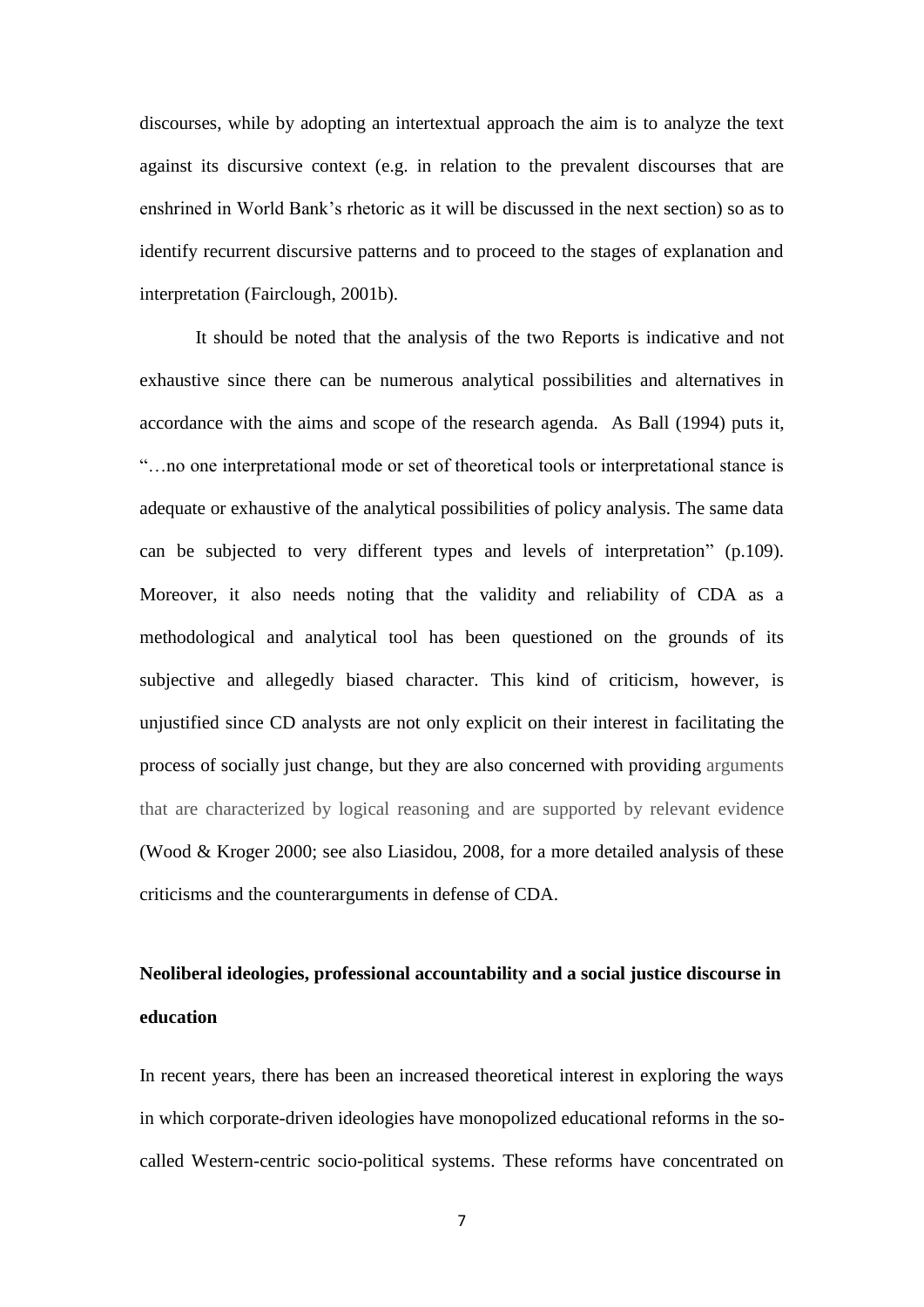the imperative to increase efficiency and accountability under globalization (Goodson, 2010; Hargreaves & Shirley, 2012; Connell, 2013). These developments have resulted in the creation of a "performative" culture of public schooling (Ball & Olmedo 2013; Ball, 2004) that promotes mono-dimensional conceptualizations of teaching and learning gauged against standardized tests, performance indicators and league table rankings. As a direct consequence of this kind of corporate-driven educational milieu, concerns about human rights, social justice, collegiality and the common good (Armstrong & Barton, 2009), have been substituted with neoliberal ideologies and the unfettered quest for effectiveness, competiveness, and profitability (Hursh & Henderson, 2011; Giroux, 2012). Rather than valorising learner diversity as a positive aspect of educational experience, learner diversity is regarded as being a major threat to standardized performance indicators. According to Giroux (2012), the real danger of neoliberal education policy and practice is "political illiteracy that views difference rather than bigotry as a great threat to learning and democracy" (p.40).

Hickling-Hudson and Klees (2012) discuss the preoccupation of the World Bank with neoliberal imperatives and the marginalization of alternative conceptualizations of educational policy. These alternatives include sustained efforts to promote the right to education, to challenge the inequitable nature of current schooling and subsequently, and to put a pronounced emphasis on equity as a means to achieving quality. In view of these considerations, Nordtreit (2012) provides a critical analysis of the World Bank's education strategy '*Learning for All: Investing in People's Knowledge and Skills to Promote Development*' (World Bank, 2011) and discusses its neoliberal orientations that are starkly antithetical to its rhetorical proclamations to cater to all people in terms of instilling skills and ensuring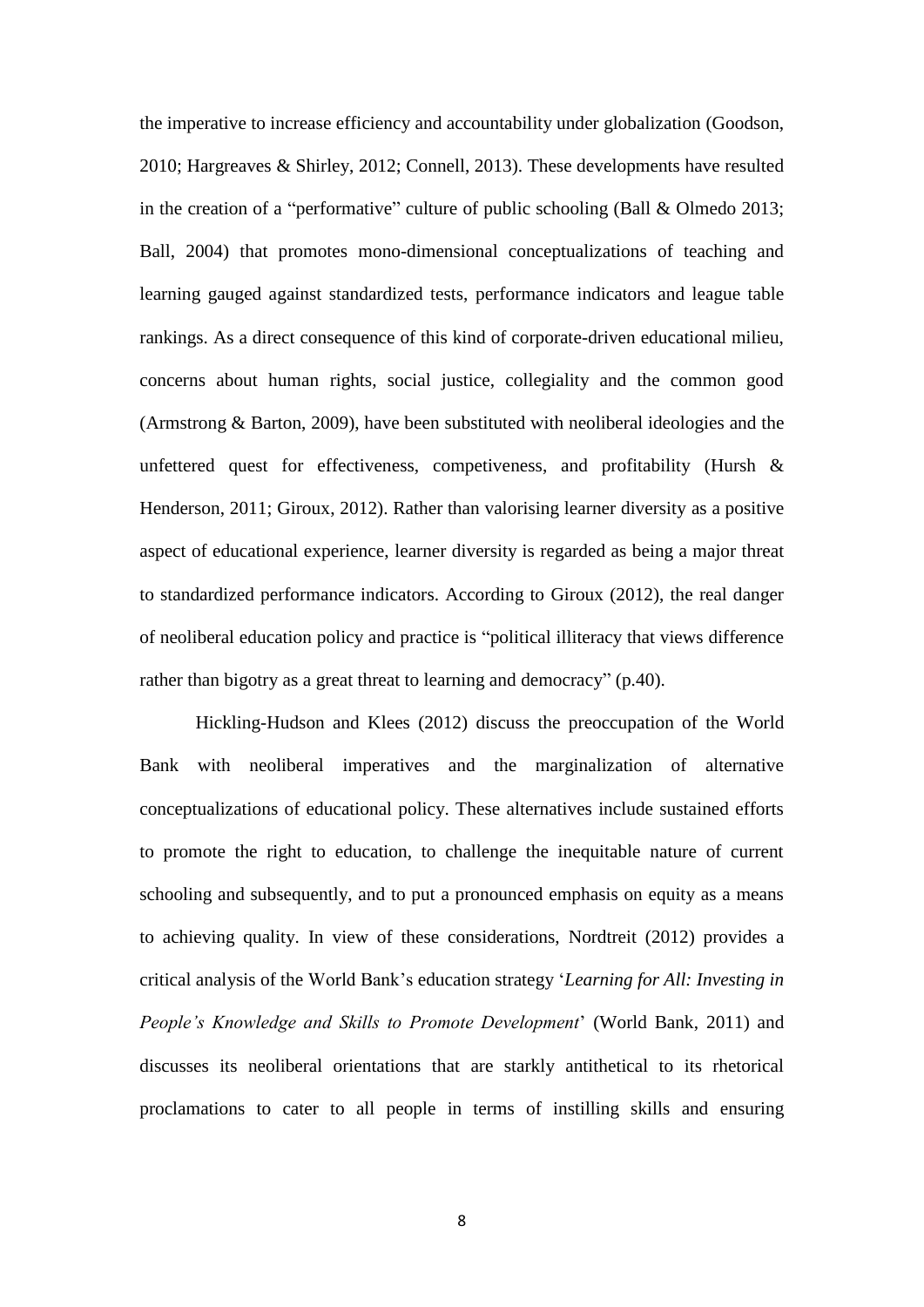employability, even amongst the poorest and the most marginalized groups of people. As it is emphatically pointed out:

...the terms *justice* and *injustice* are not found in the strategy document. The World Bank strategy for education does not consider issues of wealth distribution, power relations, or the possible role of education as a tool to propagate disparities and to continue patterns of injustice (p.28).

Along similar lines, Soudien (2012) points to the gap between laudable rhetoric on the importance of providing education that is "holistic" and "meaningful" and the World Bank's proposals for introducing standardized benchmarking tests to ensure monodimensional understandings of accountability measures and effectiveness indicators. The education strategy provides a limited view of education that is merely centred on technical and economic issues while ignoring the significant impact of contextual dynamics and socially toxic conditions that plague the lives and educational trajectories of certain groups of students (Verger & Bonal, 2012).

The above concerns and problems can also be raised in exploring the discursive realities enshrined in the two reports under study, whereby a social justice discourse is blatantly absent. In particular, the next section concentrates on the ways in which the two reports seem to place a mono-dimensional emphasis on the imperative to introduce effectiveness indicators that fail to take into consideration vulnerable groups of students and in particular students designated as having SEN/D. This is followed by an analysis of the ways in which accountability frameworks should be informed by a social justice discourse so as to provide positive pressure (Fullan, 2010) to enhance the learning and participation of hitherto marginalized and excluded groups of students. Bearing in mind Fairclough's maxim that social and, by implication, educational change is 'discourse driven' (Taylor, 2004), articulating alternative ways of conceptualizing and enacting accountability frameworks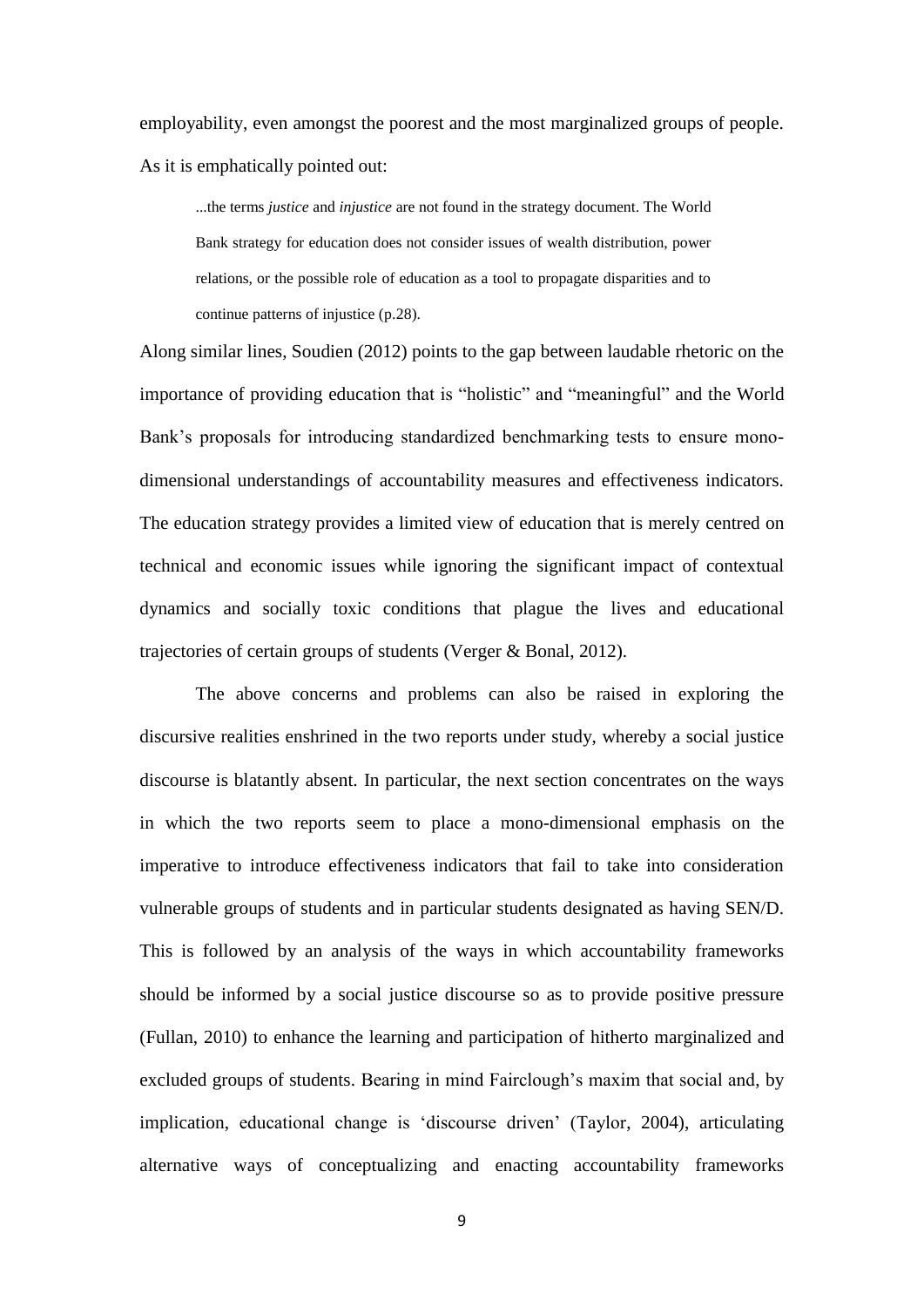constitutes an integral aspect of CDA. In addition to its analytical and methodological role in unveiling asymmetrical power relations that act to the detriment of vulnerable groups of individuals, CDA has an action-oriented interest as it is concomitantly concerned with exploring "epistemological and political possibilities and alternatives" (Luke, 1996, p.7) that have the potential to mobilize socially just change.

## **Accountability frameworks and students designated as having SEN/D**

The neoliberal discourse of increased effectiveness and efficiency of the educational sector is clearly evidenced in these reports and is linked to the imperative to introduce accountability measures and assessment criteria in order to warrant the effectiveness and efficiency of the educational sector. In particular, the reports highlight that accountability regimes and the evaluation of teachers in Cyprus do not include any measures of teachers' effects on student outcomes (including learning). Even in terms of the inspectors in Cyprus and their teacher evaluation role, it is very rightly pointed out that "no account is taken of students' outcomes" (World Bank, 2014a, p.25); hence it is obvious that the system is characterized by a patent lack of accountability frameworks that has a significant bearing on the process of students' learning. As it is stated in one of the reports:

Evaluations and assessments are vital for collecting evidence on whether students are learning and teaching is effective. Regular monitoring is needed of all programs, teaching and learning methods, curricula, resources, facilities, and administrative structures. In Cyprus, many of these assessment functions are missing while others need to be enhanced. It is currently very difficult to assess the efficiency and effectiveness of the education sector as little information has been collected on student and teacher performance. (World Bank, 2014b, p.6)

#### Moreover, it is pointed out that:

10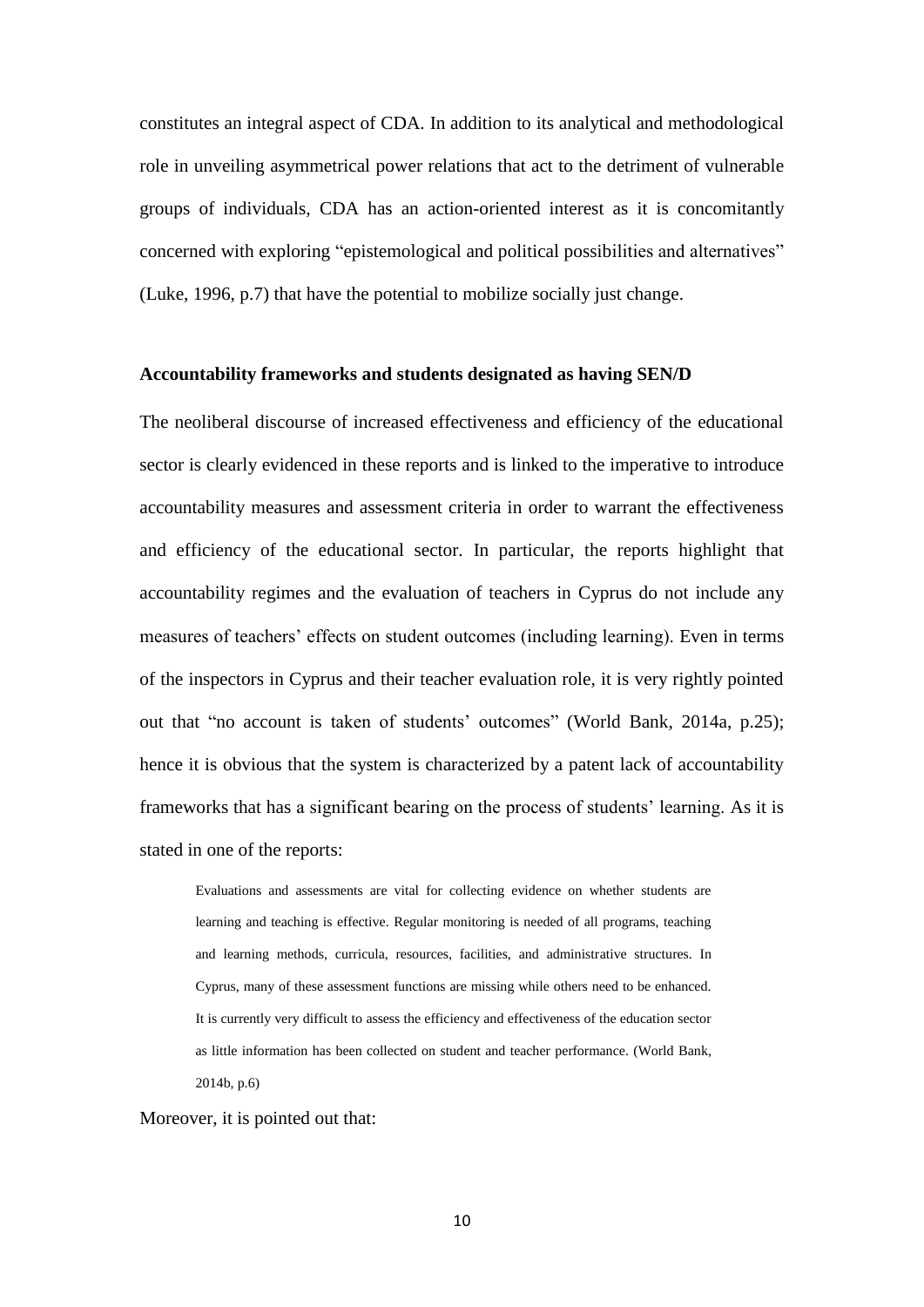There are no national standards for student learning nor is there a national policy on assessment. As a result, each teacher uses his or her own criteria, methods, and instruments. Consequently, it is difficult for the MoEC to identify and address systemic issues of education quality in a timely manner. National examinations not only serve to certify student achievement but also are a good way to hold schools accountable. (World Bank, 2014b, p.21)

One of the reports also points to the fact that, "There are no national-level data on student performance, and the only national exam required of students is the exit exam upon graduation from secondary education, which is also used as an entrance examination for public universities" (World Bank, 2014a, p.22). However, it should be noted that even this kind of national-level data cannot be considered as being part of a learner-centred accountability system -as discussed earlier- due to the existence of a "shadow education system" (Bray, 2007) -a global education phenomenon that is also endemic in other schooling systems such as South Korea and Japan- that works alongside the public education system in order to prepare students for these exams. Teachers' policies should be discussed and (re)framed against the existence of a "shadow education system" that undermines professional accountability and advances skewed understandings of teachers' and schools' effectiveness indicators in relation to students' outcomes. Simultaneously, the existence of this system needs to be defined in terms of the ways in which it exacerbates rather than alleviates educational inequality (Klees, 2012).

There is no doubt that establishing some kind of accountability measures in relation to students' learning is imperative. This is especially true when we bear in mind that increased accountability can potentially enhance the educational outcomes of all students, including students designated as having SEN/D. McLaughlin and Rhim (2007) draw evidence from the introduction of mandatory accountability for students with SEN/D in the US educational system to suggest that not only these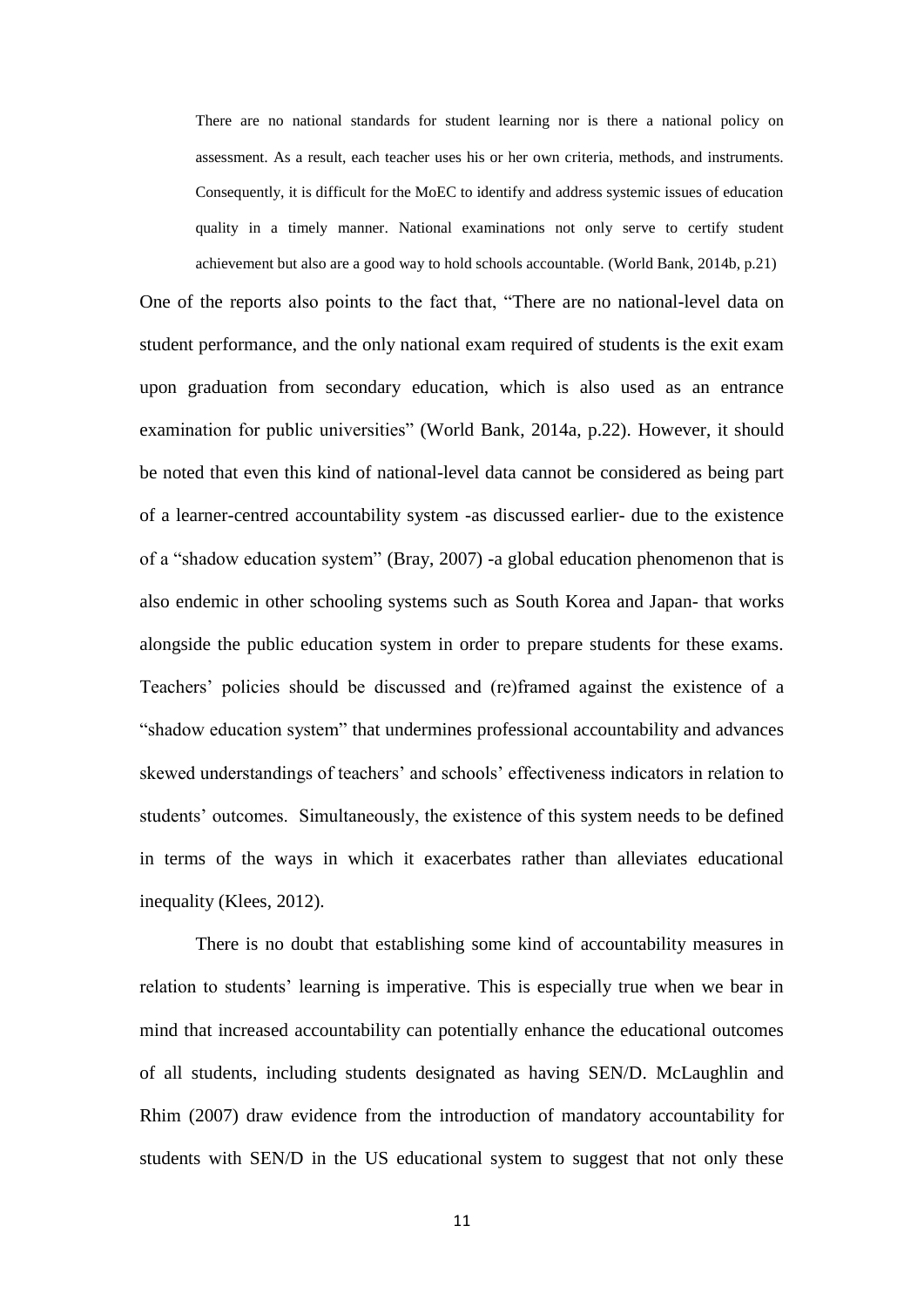accountability measures have enhanced the placement rates of students with SEN/D in mainstream schools, but they have also contributed to the improvement of their academic performance without, however, ignoring the tensions and dilemmas that are endemic in these accountability frameworks along with the ways in which they can have an adverse effect on this group of students. Along similar lines, Danforth (2015) provides an insightful analysis of the ways in which a lack of a social justice narrative in establishing accountability regimes can undermine support of inclusion as a means to reinstate the rights of students with SEN/D to have access to quality forms of educational provision in mainstream schools. His analysis is indicative of the ways in which certain forms of accountability can be counterproductive to attempts to create learning communities that cater to the needs of students with SEN/D.

While the reports under study acknowledge the fact the Ministry of Education and Culture is "accountable" for "(t)he inclusion of all children" (World Bank, 2014b, p.16), they make no reference to issues of social justice and equality of opportunity against which to (re)conceptualize and (re)frame the process of educational change. Even though it is pointed out that "the educational system in Cyprus does not promote equity in education" (World Bank, 2014b, p.60), this statement is limited to the necessity to "Evaluate the system to ensure more equity in the types of teachers appointed across different types of school systems" (World Bank, 2014b, p.30), without articulating any further concerns or suggesting relevant implementation strategies to this end.

The two reports seem to place a mono-dimensional emphasis on the imperative to introduce effectiveness indicators, which not only fail to take into consideration equity and social justice issues but also propose a payment-by-results scenario. As it is suggested in one of the reports "[…] principals lack incentives: they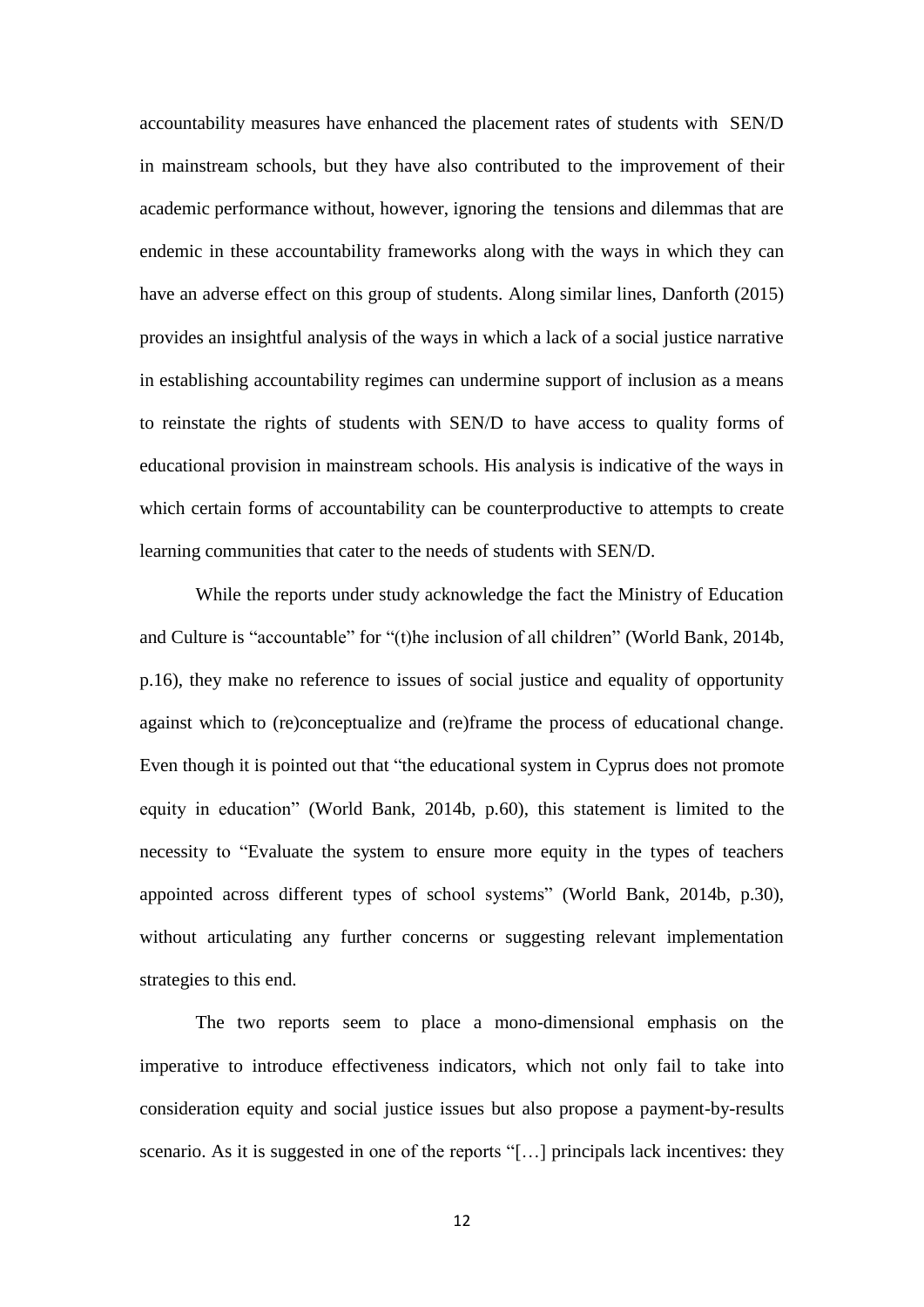are not rewarded -with monetary or other types of rewards- based on the performance of their schools" (World Bank, 2014a, p.33). The proposed payment by results scenario can potentially make principals and teachers reluctant to teach vulnerable groups of students, as these students are thought to undermine their schools' quest for educational excellence as this is measured against narrow performance indicators (Hursh & Henderson, 2011). In the absence of a social justice discourse in educational reforms proposals, the envisaged introduction of accountability regimes can engender practices of "educational triage" (Youdell, 2004) that categorize students on the grounds of their value added contribution to neoliberal benchmarks of educational excellence. As a result, the aim is

to concentrate resources and attention on the students perceived to have the potential to capitalise on the supports provided and thereby help to improve a school's performance by achieving a higher benchmark. Such practices....can also work to detract focus from students whose potential may not so positively perceived, skewing support in favour of those deemed most likely to get over the minimum benchmark. (Graham, 2015, pp.12-13)

Hence, despite the importance of accountability measures and effectiveness indicators along with the imperative to be taken into consideration in future reform efforts, these factors need to be supplemented by concerns about the ways in which schools should be encouraged and become accountable in terms of providing more equitable and socially just forms of provision for vulnerable groups of students (Artiles, Harris-Murri, & Rostenberg, 2006; Bringhouse, 2010).

That said, it is imperative to introduce new accountability measures as well as effectiveness indicators so as to create incentives and make schools and teachers accountable to focus resources on groups of students, who are entangled in a complex web of social and educational disadvantage, including students with SEN/D (Artiles et al., 2006; Bringhouse, 2010; Liasidou, 2013).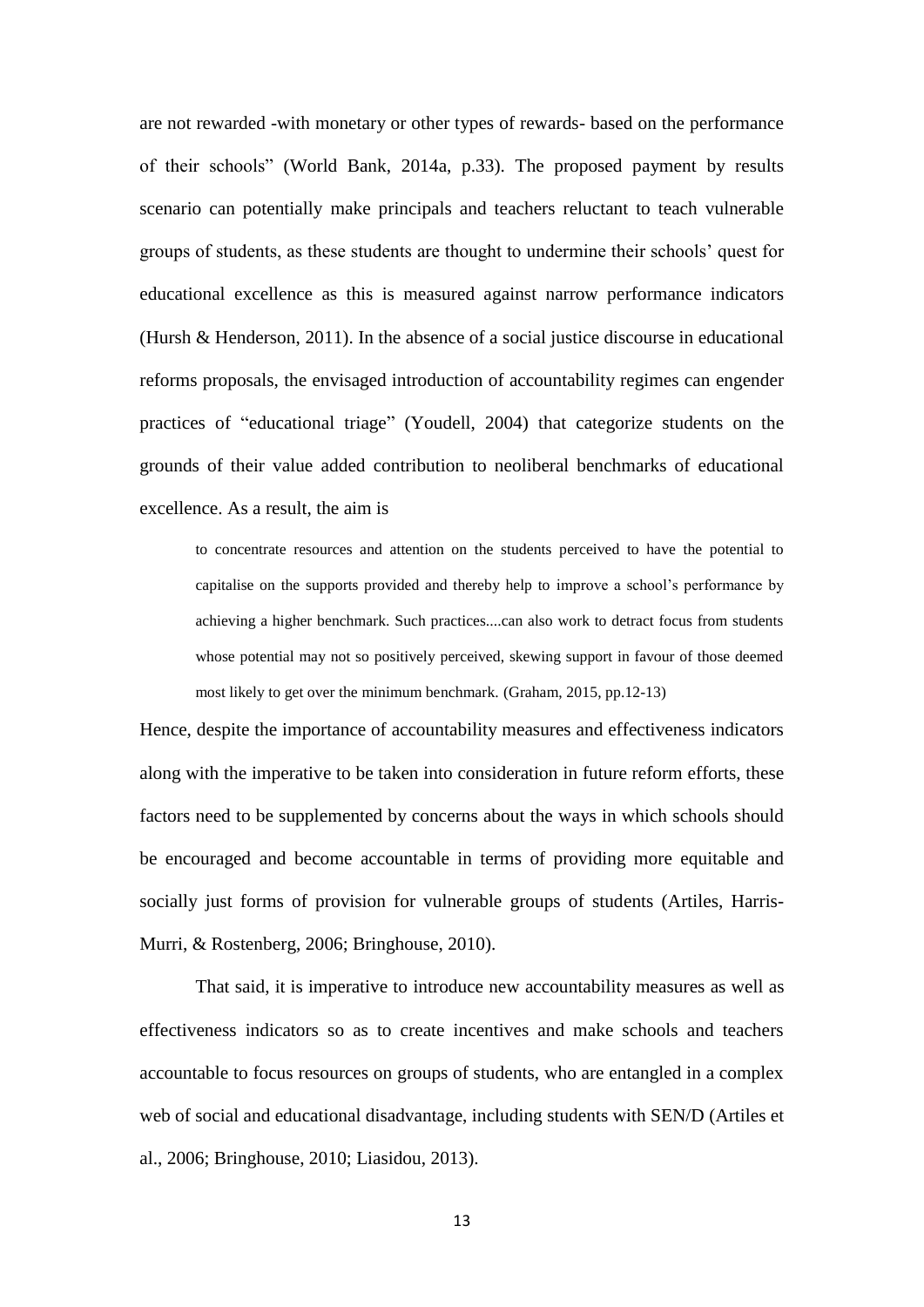An enhanced emphasis on monitoring the effectiveness of teachers and schools should therefore be pursued in tandem with concerns about improving the quality of teaching and by implication, the effectiveness of teaching practices in meeting the needs of vulnerable groups of students. Otherwise, assessing the efficiency and effectiveness of the educational system can be reduced to a sterile "teaching to the test" and data-driven educational culture that is devoid of social democratic ideals and has a pernicious effect on vulnerable groups of students. As Fullan (2006) suggests, teaching and learning are frequently discussed with reference to student outcomes and achievement rather than in relation to the quality of teaching, as well as in relation to the extent to which the instructional environment is conducive to students' learning. At the same time, an increased emphasis on the necessity to provide quality teaching and learning also infers the imperative to measure teachers' effects on students' outcomes, with particular reference to students designated as having special educational needs and/ or disabilities (SEN/D).

Correspondingly, Lingard et al. (2016, p. 92) raise concerns about the ways in which school failure is frequently conceived of as being the result of ineffective teachers and inflexible curricula, while losing sight of the ways in which poverty and racism, as well as other sources of social disadvantage, have adverse effects on the lives and educational trajectories of certain groups of students. In light of these considerations, the authors point to the imperative to improve and democratize globalized educational accountabilities' (p. 148), as a response to the ways in which teachers are subject to "perverse accountability" and globalized forms of "educational governance" (p.72), which undermine their pedagogical role and bring to bear dire implications for students' learning and socio-emotional well-being (Talmor, [Reiter,](http://www.tandfonline.com/author/Reiter%2C+Shunit) & [Feigin,](http://www.tandfonline.com/author/Feigin%2C+Neomi) 2005).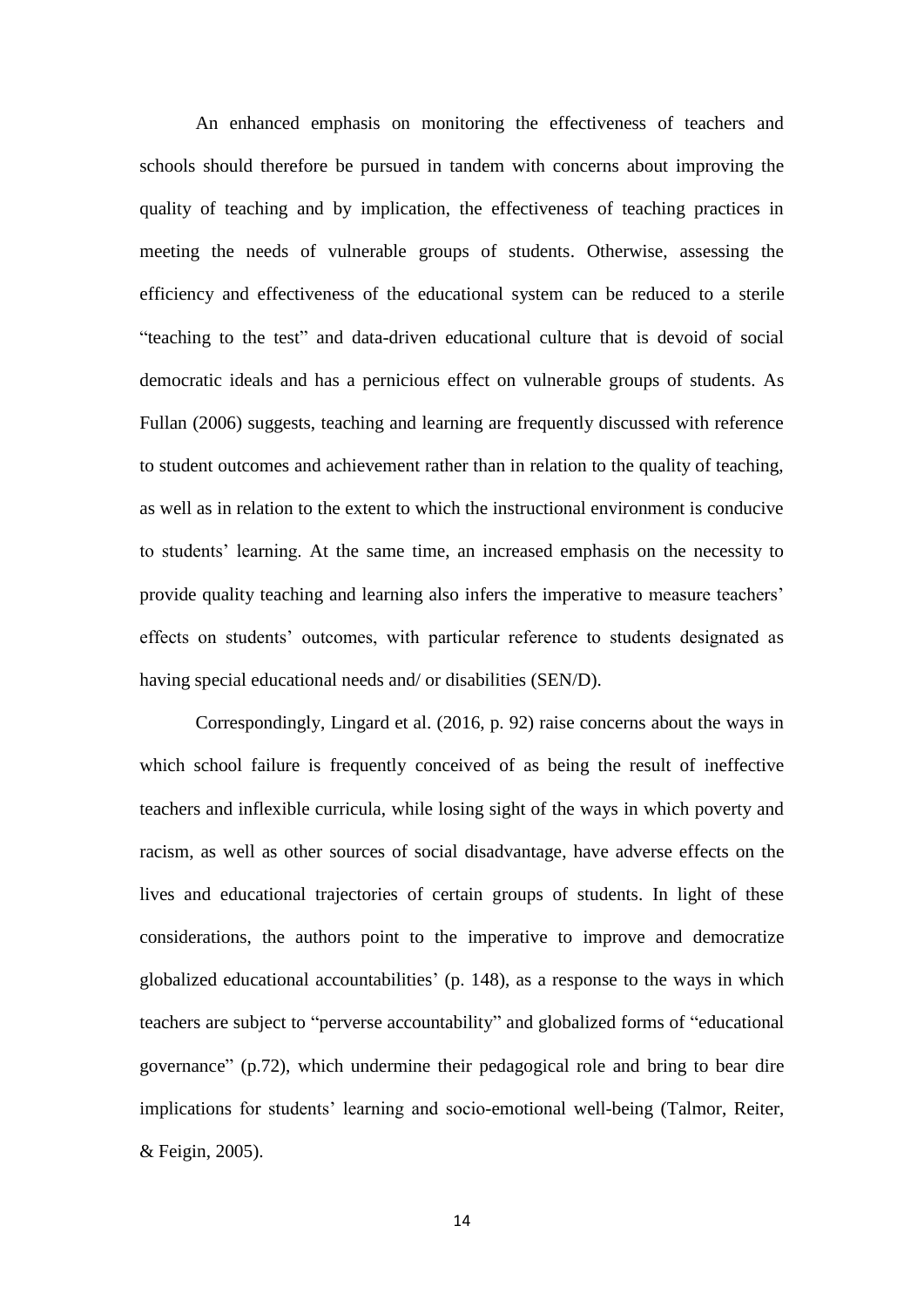Striking a balance amongst various forms of accountability can form the basis for creating an educational system that moves beyond high stakes accountability measures to create effective, socially just and non-discriminatory learning communities for all (Ainscow & Miles, 2009; Smith & Douglas, 2014). This is a serious issue that needs to be carefully considered in light of international legal mandates to foster greater inclusive policies and practices, an issue that will be discussed, as part of the discursive analytic approach adopted in this article, in the second part of the following section.

The next section analyzes the ways in which the Reports fail to include issues of social justice and learner diversity in discussing the necessity to promote professional development opportunities for prospective and serving teachers, in spite of the centrality of the Education for All Agenda in Governmental rhetoric (Republic of Cyprus, 2015). The Education for All (EFA) agenda, commissioned by UNESCO, is an example of a 'globalizing discourse of inclusion' as a means to fostering socially just forms of schooling for learner diversity (Liasidou, 2012). This agenda has marked a new educational era in reinstating all children's right to have access to quality education. Official rhetoric embraces this agenda without however articulating any proposed changes towards this end. As it is pointed out in one of the reports: "The Ministry of Education and Culture (MoEC) is a mandate to provide all children in Cyprus with a relevant, quality education" (World Bank, 2014b, p. 9). Despite this rhetorical commitment the reports under study remain silent about the imperative to mobilize reforms to enhance the participation and learning of all students including vulnerable groups of students.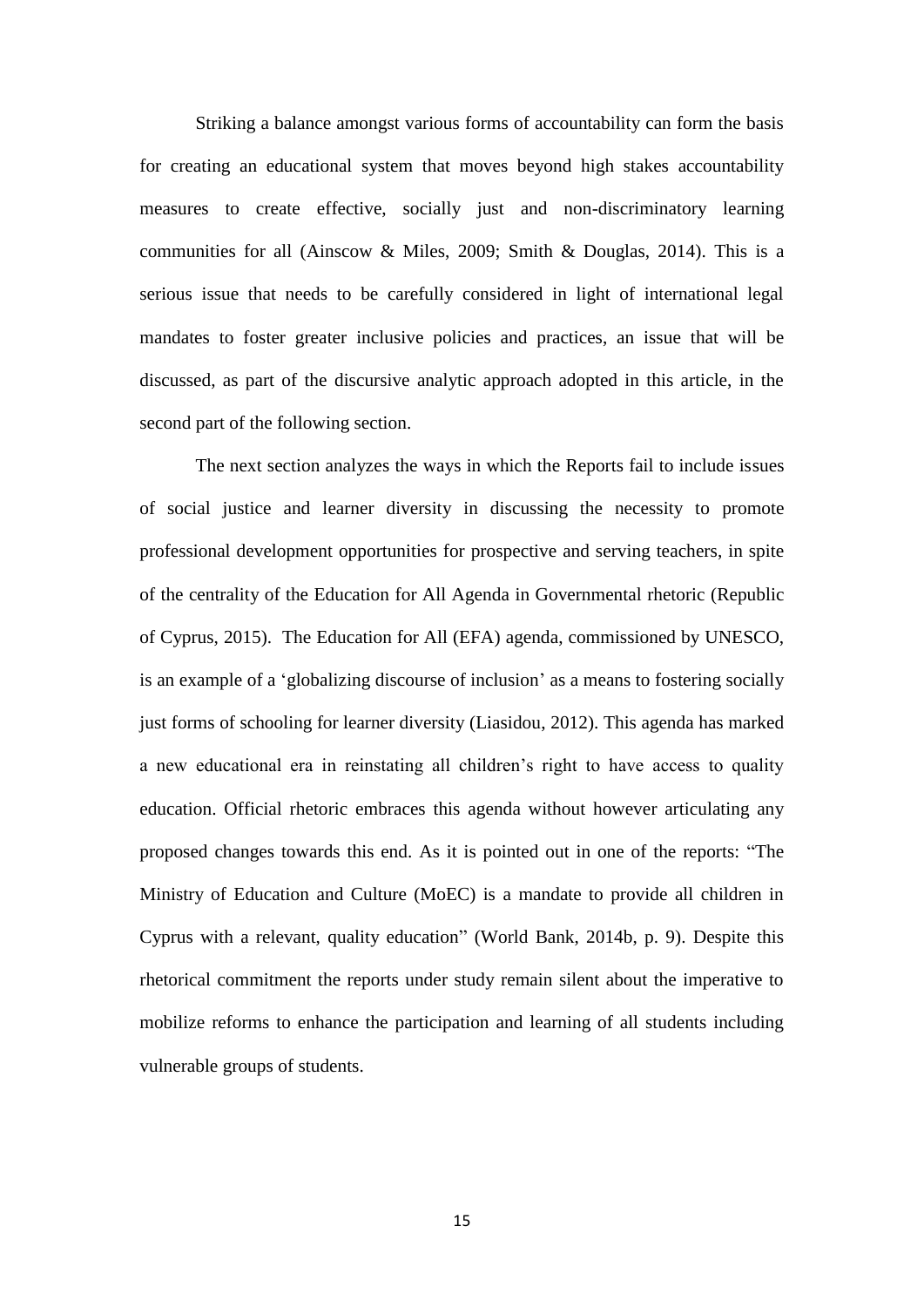### **Professional development, inclusive education and disability rights**

Notwithstanding the propagation of international legal imperatives to provide for learner diversity on the grounds of special educational needs and/or disabilities, the Reports do not refer to the education of students with SEN/D and the ways in which teacher education policies should be (re)framed within the context of an inclusive education reform agenda (Slee, 2011; Liasidou, 2015).

Inclusive education has become an international policy imperative that aims at promoting socially just and non-discriminatory learning communities for all students irrespective of their biological and/or biographical attributes. The notion of inclusion is a values-based quest that envisages challenging the barriers to achievement and participation experienced by vulnerable groups of students and in particular, students designated as having SEN/D by creating effective and equitable forms of educational provision for learner diversity (Armstrong, Armstrong, & Spandagou, 2010; Slee, 2011; Liasidou, 2012). In this respect, inclusion is understood and theorized as being inexorably linked with the notions of social justice and human rights and articulates a new vision of educational reform efforts that moves beyond a special education discourse.

In terms of "Special Needs Education" the report simply makes a generic statement of the necessity to mobilize some organizational changes with a view to "providing support for all children with special needs (under the provision of the separate special education Act)" (World Bank, 2014b, pp.54-55), as well as referring to the necessity that the "District Offices would offer advisory services for pedagogy (including psychological services and special needs), administrative, and management concerns to schools" (World Bank, 2014b, p.32) without making any specific recommendations.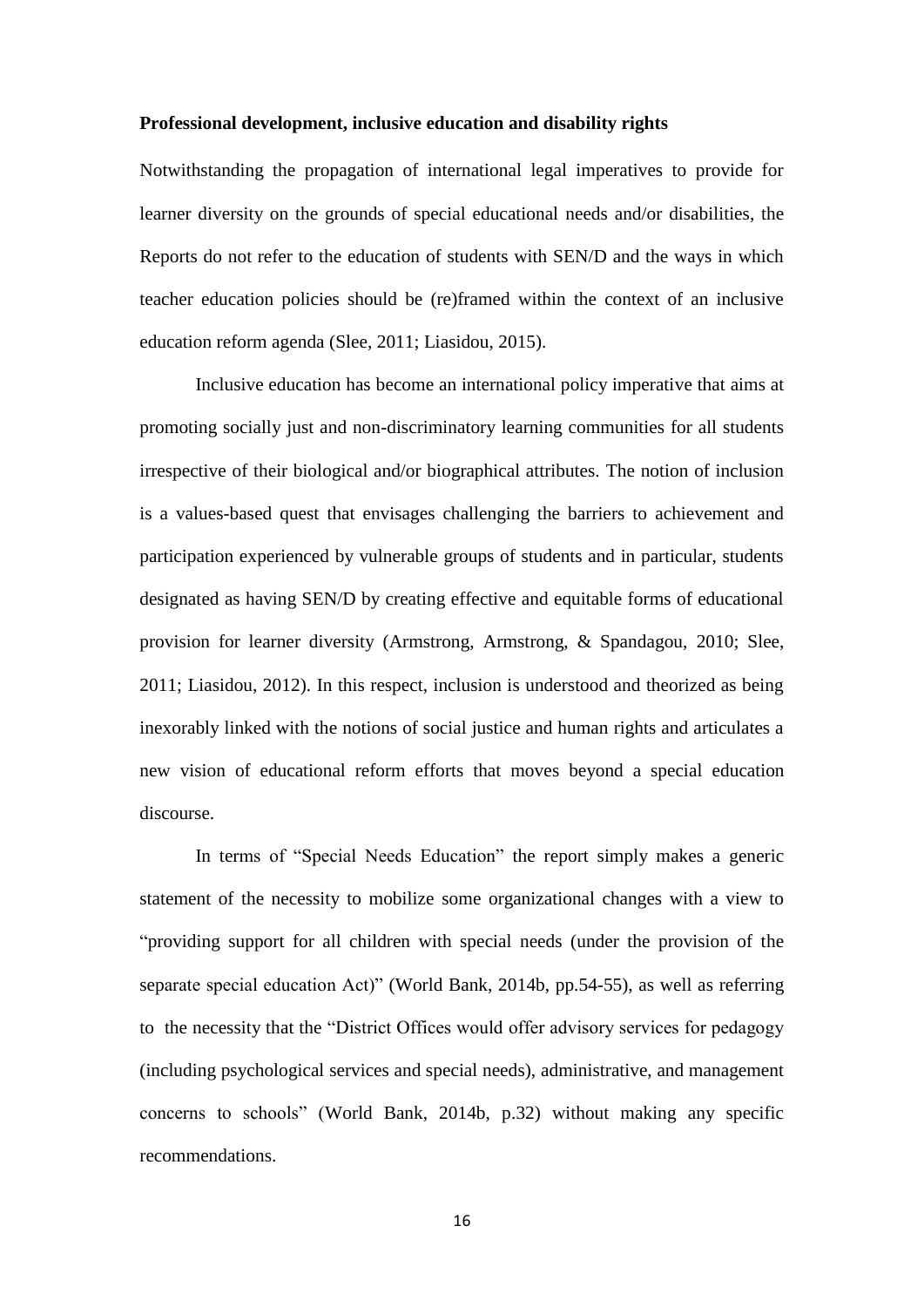Thus, while giving specific recommendations for a number of issues pertaining to teacher professional development, the two reports make no reference to the necessity to provide professional development opportunities for prospective and serving teachers so as to get acquainted with the principles of inclusive pedagogies (Florian & Black-Hawkins, 2011; Florian & Spratt, 2013; Liasidou & Svensson, 2013). This is a serious issue that attests to the low priority attributed to issues of professional development for inclusion in Cyprus (Symeonidou & Phtiaka, 2009; Liasidou & Antoniou, 2015). For instance, one of the reports points to the fact that:

Prospective teachers whose studies do not include the teaching of specific subjects required of all teachers in Cyprus (e.g., Teaching of Modern Greek, Teaching of History, and Teaching of Religious Education) are asked to attend a compulsory training program on those subjects offered by the Cyprus Pedagogical Institute (CPI) (World Bank, 2014a, p.9)

The same report also points outs that the program of studies of the Department of Education at the University of Cyprus was revised in order to address the lack of qualified primary teachers for teaching English as a second language (World Bank, 2014a, p.8), while it makes no reference to the lack of qualified teachers who are expected to provide support teaching for students designated as having SEN/D in Cypriot secondary schools. Currently these teachers are not required to have any qualifications in Inclusive (Special) Education (MoEC, 2013, Circular 7.1.10.2/4).

Even though the needs of this group of students do not essentially differ from other students, these students might need more intensive, direct or sometimes more specialist pedagogical practices (Corbett & Norwich, 1998; Norwich & Lewis 2001; Davies & Florian, 2004; Norwich, 2008), which require expert knowledge and skills (Norwich & Lewis, 2007; Norwich, 2008) to provide differentiated instruction and evidence-based pedagogical practices (e.g. Mitchell, 2008; Tomlinson, 2014).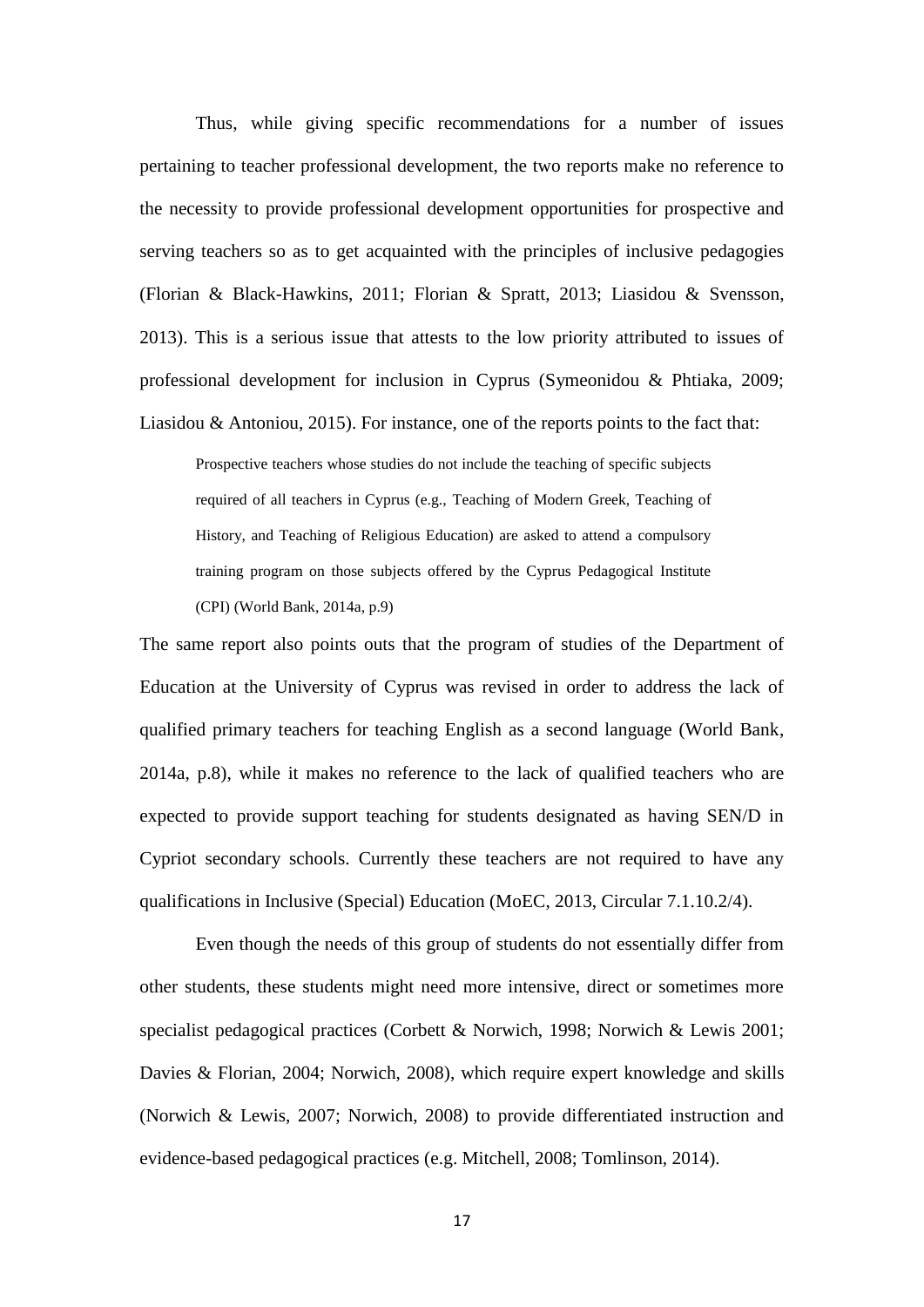Moreover, apart from the above considerations, it is evident that the report continues to frame and discuss the role of teacher policies within a special education framework (Lloyd, 2008), while the principles of inclusive education, promoted in Article 24 of UNCR and its professional development implications (Symeonidou & Phtiaka, 2009; Liasidou & Svensson, 2013) are patently ignored.

The dominance of the special education discourse is manifested in the ways in which the report fails to conceptualize the needs of children with SEN/D within the context of inclusion (Booth & Ainscow, 2002). For instance, as a proposed policy option, the Report articulates the necessity to "Prepare a special needs strategic plan that specifies functions for DEOs [District Education Office] and any specific elements of primary and secondary learning" (World Bank, 2014b, p.55). The education of these students is thus framed within a special education framework while ignoring the ways in which the concept of special educational needs is to a significant extent the result of an inadequate general educational system that fails to cater to learner diversity (Barton, 1996; Slee, 2007).

The dominance of special education perspective is also inferred from the ways in which the report uses the phraseology of "special needs children" (World Bank, 2014, p.73), thereby ignoring the "people first language" which has been advanced by people with disabilities and their organizations and emphasizes the person first and not her disability (e.g. Donnellan, 1984).

Failure to conceptualize special educational needs and disability issues within the context of an inclusive education reform agenda results to the multiple forms of exclusion and marginalization experienced by students with SEN/D in Cypriot public schools in terms of education legislation (see Liasidou, 2008; 2011), curriculum (see Symeonidou & Mavrou, 2013), and educational practice (see Liasidou & Antoniou,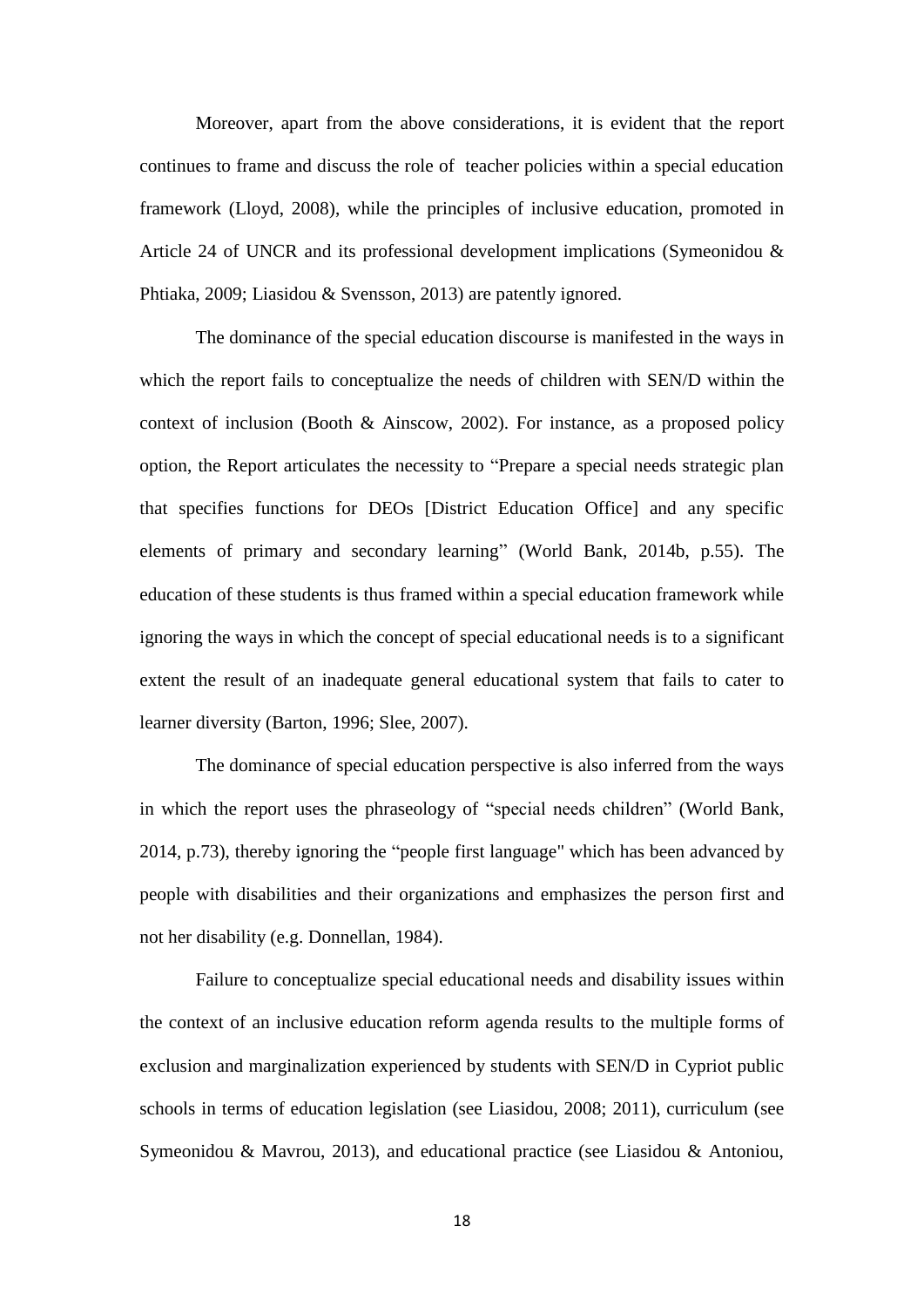2015), despite the fact that the Republic of Cyprus ratified the United Nations Convention on the Rights of Persons with Disabilities (UNCRPD) in 2011 (Law of 2011, N.8 (III)/2011).

As a signatory state, the Republic of Cyprus is expected to give full consideration to Article 24 of the Convention, the overarching aim of which is to foster 'an inclusive education system at all levels' so that "(p)ersons with disabilities are not excluded from the general education system on the basis of disability" (Article 24/a). With that, it is mandated that teachers "provide the assistance and services guaranteed by those rights." This professional imperative should be reflected in initial and in service teacher training, evaluation criteria and accountability measures pertaining to teachers' policies and professional praxis. As it is pointed out in Article 24 of the UNCRPD:

In order to help ensure the realization of this right (see Inclusive education), States Parties shall take appropriate measures…to train professionals and staff who work at all levels of education. Such training shall incorporate disability awareness and the use of appropriate augmentative and alternative modes, means and formats of communication, educational techniques and materials to support persons with disabilities.

In light of the above considerations, in countries such as the UK, for instance, the school inspectorate body (OFSTED), according to the Revised UK Special Educational Needs and Disability Code of Practice (DFE & DoH, 2014), will seek to see evidence of the support provided to students with SEN/D along with its effect on students' progress. This is a significant policy development as it places an increased emphasis on the imperative to provide quality provisions for learner diversity on the grounds of disability.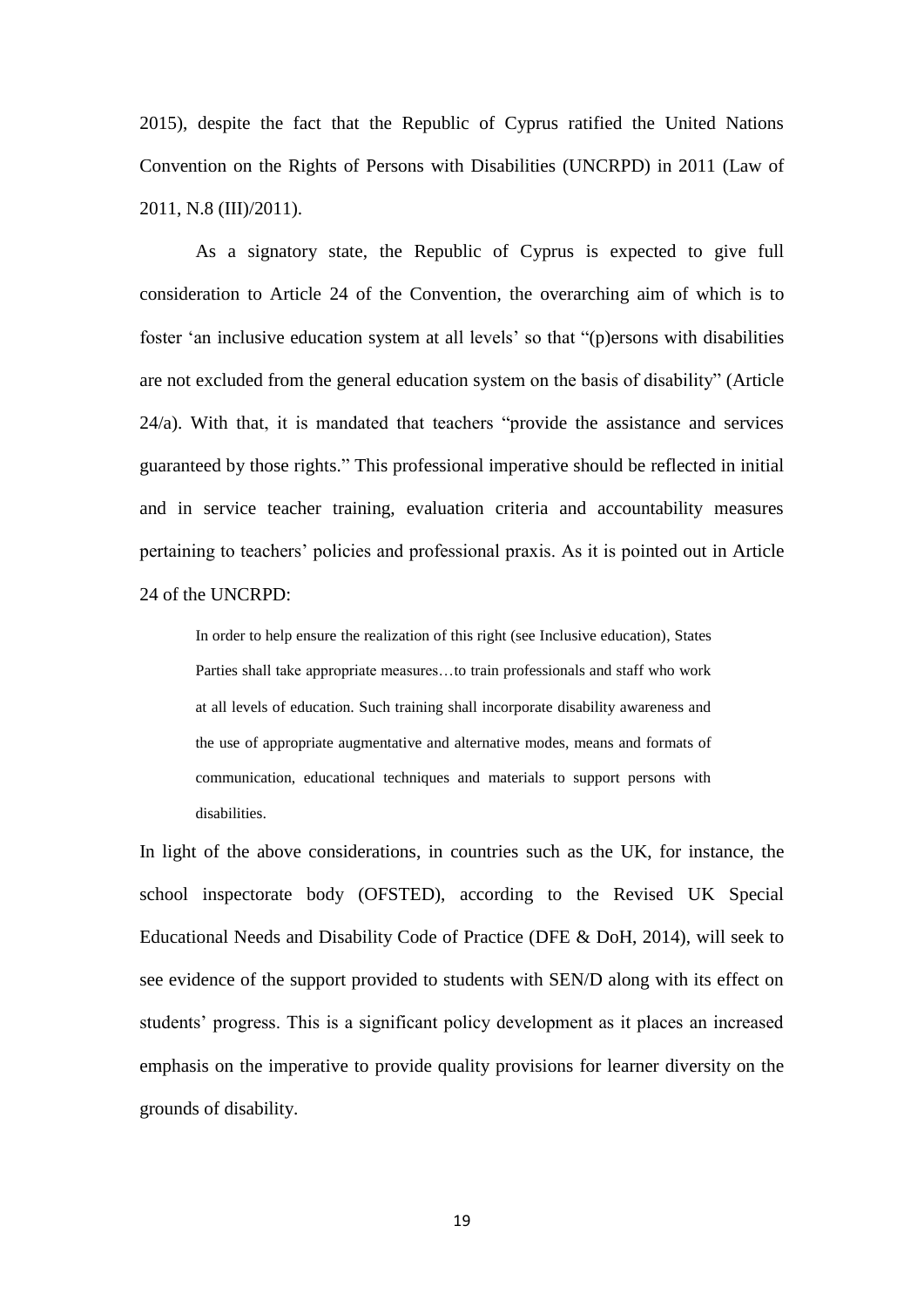Teachers' and principals' evaluations focus on the extent and the quality of the learning support provided to this group of students, along with its impact on students' progress. At the same time, as part of teachers' accountability and evaluation procedures, teachers should use evidence-based interventions as part of a graduated approach that includes a review of the progress made by students designated as having a SEN/D. This also includes providing adaptations to existing support as required. The support should be reviewed and monitored by the class or subject teacher in close collaboration with parents, the Special Educational Needs Coordinator (SENCOs) and students. The quality and effectiveness of the provision and its impact on this group of students should be regularly reviewed and monitored (see for instance the Revised UK Special Educational Needs and Disability Code of Practice in the UK [DfE & DoH, 2014] that aims to promote accountability and "transparency of data" (Fullan, 2010) with regard to the educational outcomes of students with SEN).

### **Neoliberal understandings of inclusion and implications for learner diversity**

Despite the fact that concerns valorising learner diversity by establishing a "rights respecting" ethos across schools at the epicentre of education reform efforts (e.g. UNICEF UK, 2013), the two reports make no reference to issues of learner diversity and inclusion against which to (re)conceptualize and (re)frame reform initiatives (Slee, 2012; Liasidou; 2015). The only reference to learner diversity found in these documents articulates the imperative of preparing a National Cultural Policy, with the aim of 'Protecting cultural diversity, intercultural dialogue, and bi-communal collaboration' (World Bank, 2014b, p.33). This reference has political connotations as it alludes to the necessity of nurturing positive relations between the Greek-Cypriot and the Turkish-Cypriot community of the island.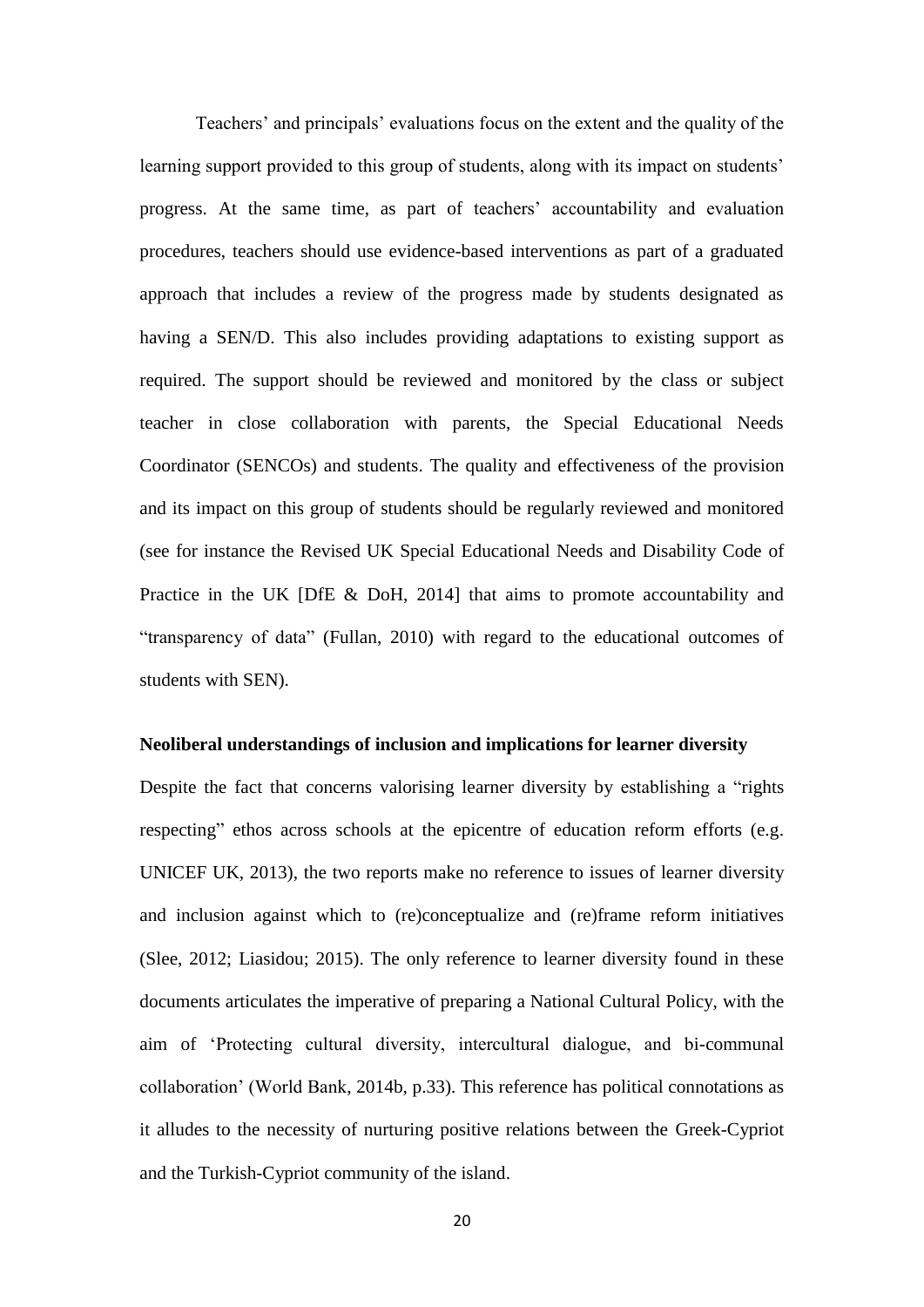This section discusses the ways in which reports under study advance a neoliberal version of inclusion that aims at facilitating the production of the "ideal student" (Harwood & Humphry 2008, p. 380) who is favoured by neoliberal policy imperatives (Dyson, 2005; Liasidou, 2012). Neoliberal conceptualizations of inclusion concentrate on a meritocratic perspective and the ability of the individual to develop and thrive within a competitive educational market place that positions "education as an investment and not as a human right" (Klees et al., 2012, p. xvii). As it is stated in one of the reports while referring to the Government's manifesto:

The manifesto sets out a vision of an educational system that encourages a nation of free-thinking people within a democratic framework, that is inclusive, that allows individuals to develop and express themselves, and that provides opportunities for learning throughout life […] The strategy document spells out several specific goals including: (i) developing a skilled workforce that can respond to labor market needs; (ii) promoting job quality and lifelong learning; (iii) improving the performance of education and training systems at all levels; and (iv) increasing participation in tertiary education. (World Bank, 2014b, p.16)

What is presented here is a neoliberal version of inclusion, whereby current schooling is positioned as a site "that allows for individuals to develop" so as to maximize their economic and social usefulness in order to "respond to labor market needs". These considerations coupled with the "technocratic narrative" of accountability measures discussed earlier, which is devoid of any social justice concerns, "holds inclusion as a means to an end, as a helpful vehicle in the service to the larger technical goal, as an instructionally useful way to raise standardised test scores for disabled students" without articulating any "commitment to the fulfilment of democratic principles" (Danforth, 2015, p.13). As a result, those individuals, who are perceived as not being capable of achieving these ends, are negatively positioned and ostracized without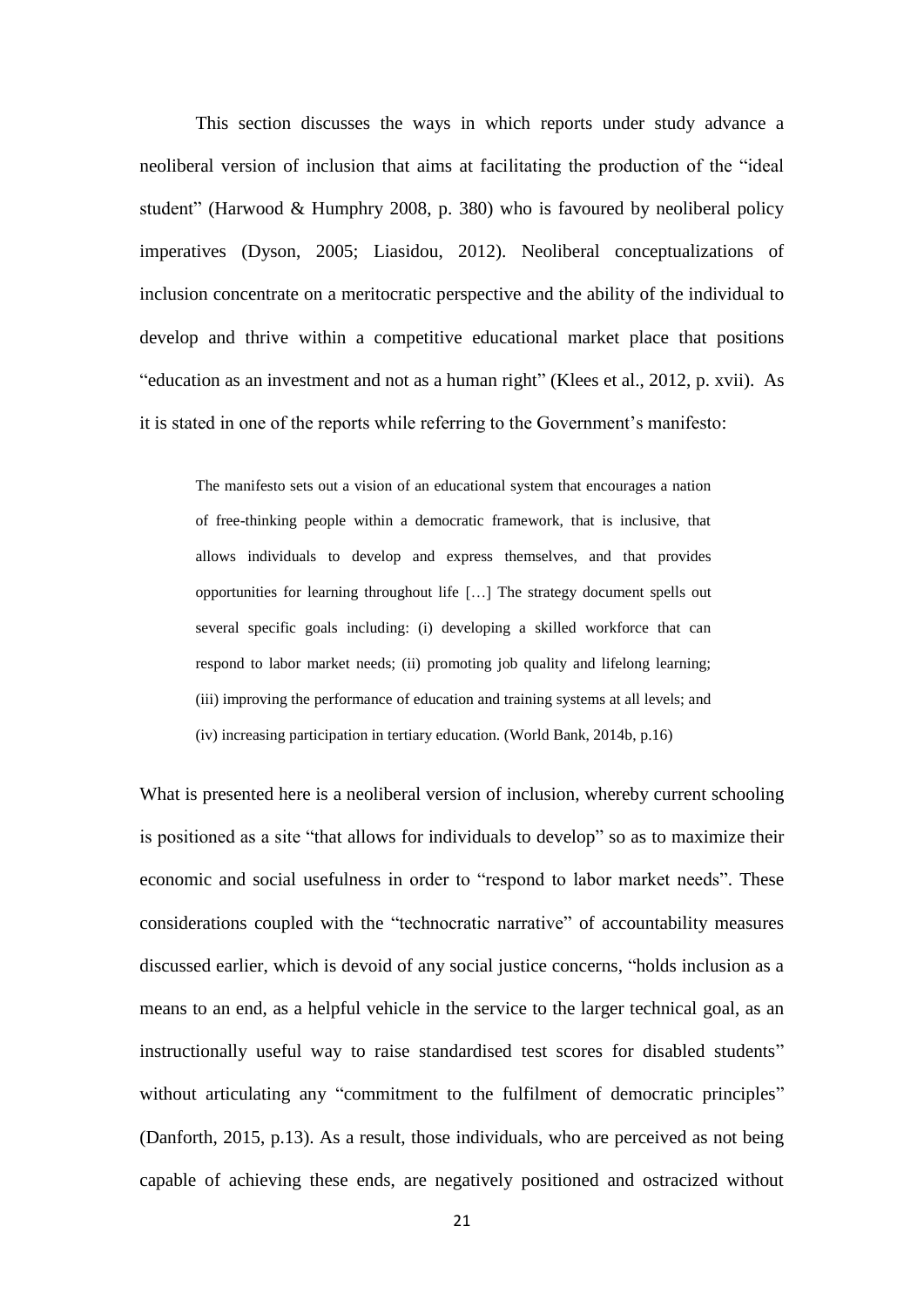taking into consideration the ways in which they are entangled in multiple forms of social and educational disadvantage (Liasidou, 2013).

In a similar vein, Waitoller and Kozleski (2015) discuss the ways in which the predominance of neoliberal ideologies in current schooling and the corporate culture abetted by them have "resulted in the continuation of labelling and segregation of those students considered different from the dominant culture of the school" (p. 23). Thus, notwithstanding rhetorical proclamations about the necessity to promote an education reform agenda for all, certain groups of students are inadvertently positioned as negatively different and as a result, according to Waitoller and Kozleski (2015) "Education for all may be transformed into inspection for all" (p. 24) against an "ableistic and normative agenda" that pathologizes difference and diversity. Disability has been constructed as a negative ontological attribute that poses a major threat to the performative culture of current schooling, while educational professionals have been negatively predisposed to the prospect of having students with SEN/D in their classrooms as their professional effectiveness has been solely gauged against performance indicators linked to examination results and data-driven accountability regimes (Dudley-Marling & Baker, 2012).

New capitalism and its neoliberal ideological orientations have created an educational culture of standardization, whereby quality of practice is contingent on the extent to which an organization can meet these standards. The latter concerns are crucial in adopting a reflective and reflexive stance towards the role of current schooling as its associated accountability regimes to gauge

the value added by the school to what students know and are able to do' irrespective of students' socioeconomic background and their privileged or subordinated status afforded by it, which is considered as a 'power predictor for their educational success or failure. (Waitoller & Kozleski's, 2015, p. 5)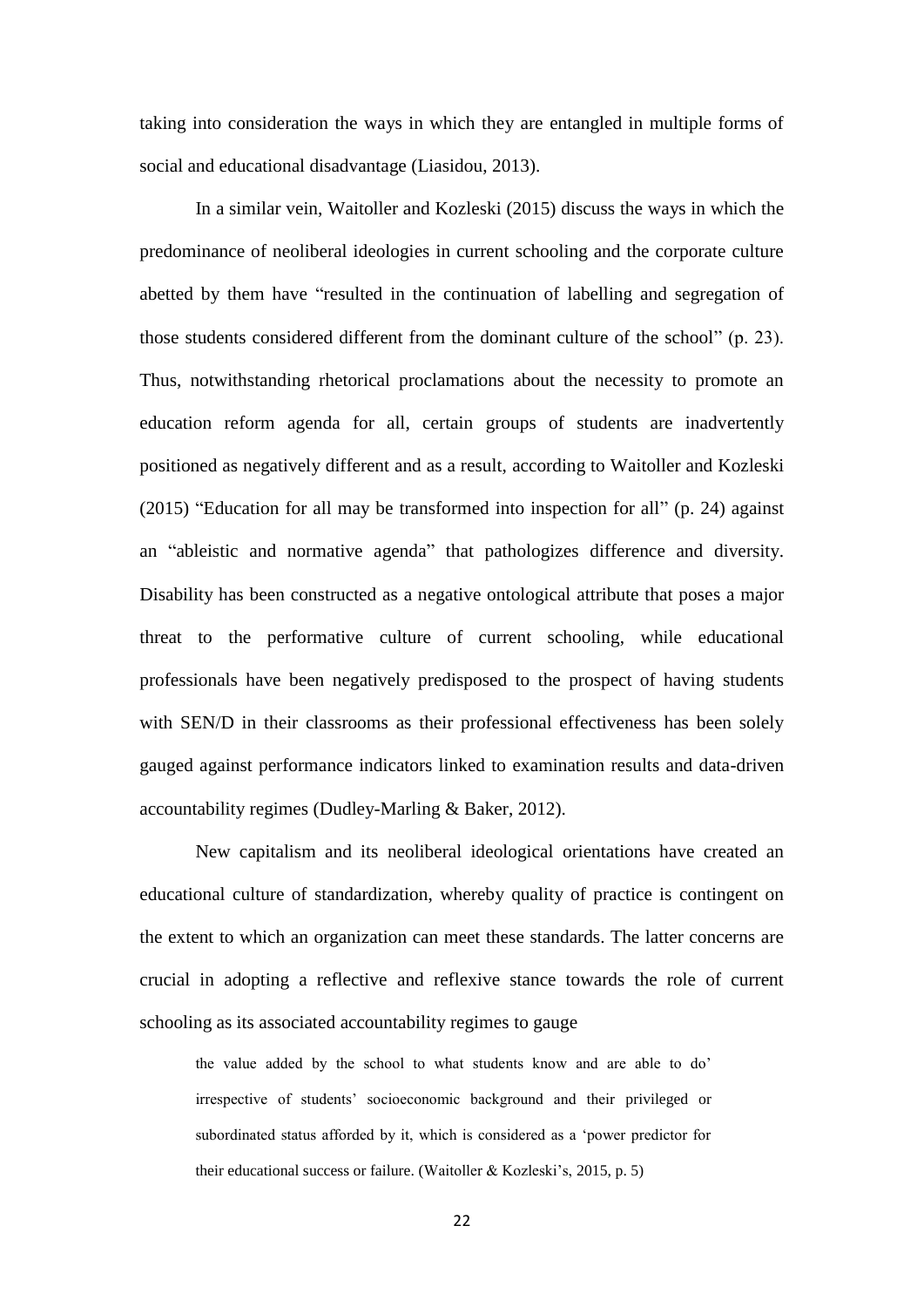### **Conclusions**

Even though social justice reforms have been legally mandated in order to safeguard the rights of disenfranchised groups of students to receive equitable and quality forms of educational provision, a human rights discourse is significantly absent from the educational vision and strategic planning articulated in the two reports under study. Having been positioned as the most powerful and influential global policy actor that determines and influences national policy agendas, the World Bank's educational policy rhetoric needs to be critically analysed and discussed against concerns about creating more participatory and effective learning communities for all.

Providing a critique of the ways in which educational reform efforts are framed within the context of neoliberal ideologies, necessitates an informed understanding of the ways in which a social justice discourse can (re)frame current schooling and articulate a new vision for education policy and practice that caters to the needs of all students, irrespective of their biographical experiences and developmental trajectories. The World Bank's preoccupation with corporate-driven educational regimes have been routinely manifested in ways in which educational quality has been reduced to quantitative measures of effectiveness indicators that silence the means in which schools regenerate rather than alleviate wider social injustices. Alternative conceptualizations of schooling, premised on the imperative to foster social democratic ideals for equitable and just forms of educational provision, have been subordinated to the demands to enhance the effectiveness of educational systems in terms of students' educational outcomes and examination results. Those students, whose performative worth has been perceived as being incompatible with dominant effectiveness indicators, have been negatively positioned and relegated to the margins of education.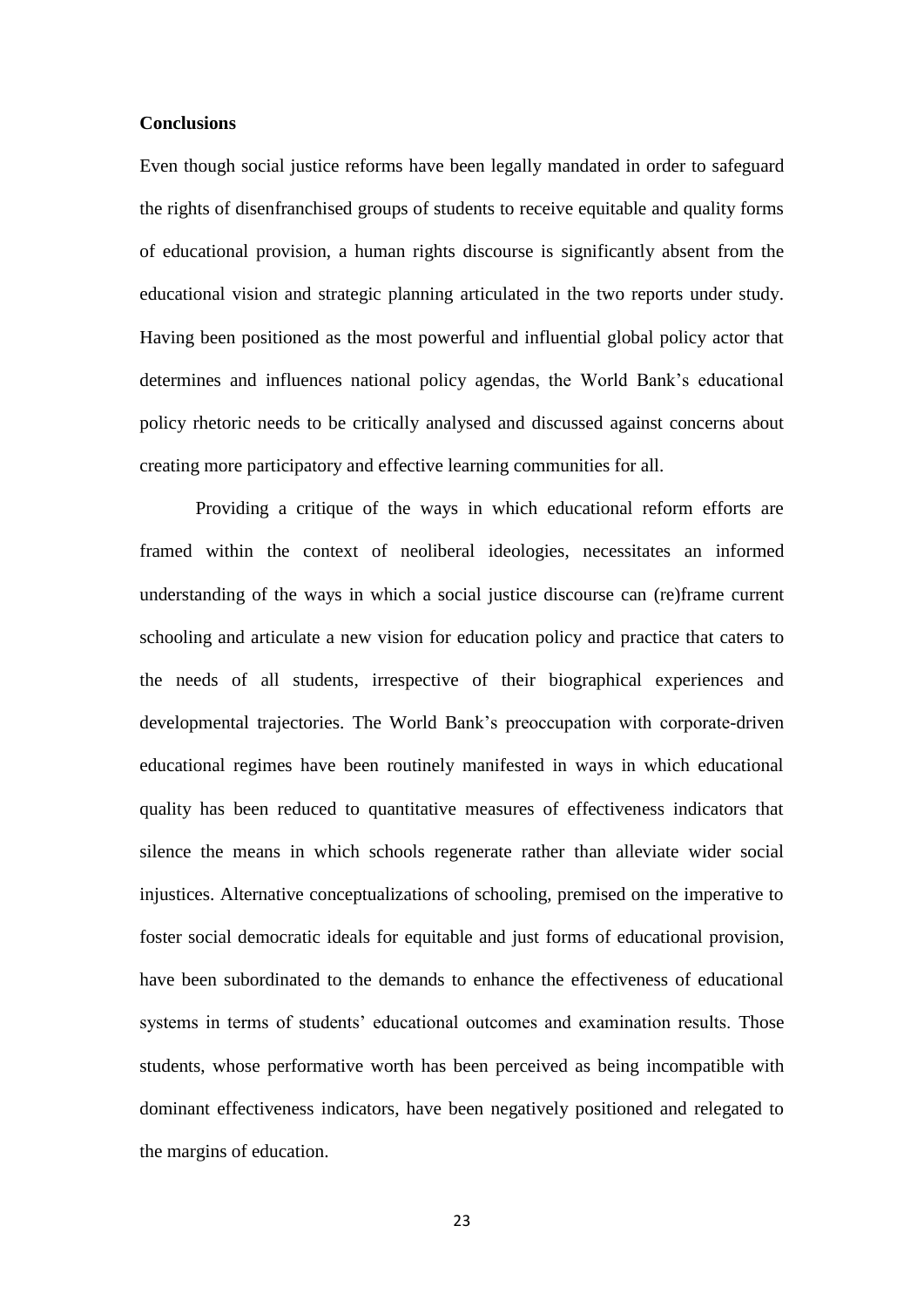A critical analysis of the two national reports commissioned by the World Bank has demonstrated the ways in which global and local dynamics work in synergy to formulate an education reform agenda, whereby attempts to "design inclusive, supportive learning environments that promote broad and multiple forms of diversity compete and collide with reforms based on a neoliberal agenda (i.e., accountability, flexibility, and choice)" (Waitoller & Kozleski, 2015, p.3). This perspective is manifested in ways in which the Reports fail to address issues of learner diversity and set out a strategic vision for providing equitable and socially just forms of education. Promoting forms of professional accountability that fail to address the needs of all students and transcend reductionist forms of teaching and learning linked to quantifiable measures of educational excellence, can have pernicious effects on attempts to create welcoming and effective learning communities for all. The absence of a social justice discourse is indicative of the ways in which students' differences on the grounds of various biological and cultural markers of difference- are silenced and superseded by concerns to promote forms of accountability based on a neoliberal agenda, which gives rise to and legitimizes reductionist understandings of schooling and pedagogy.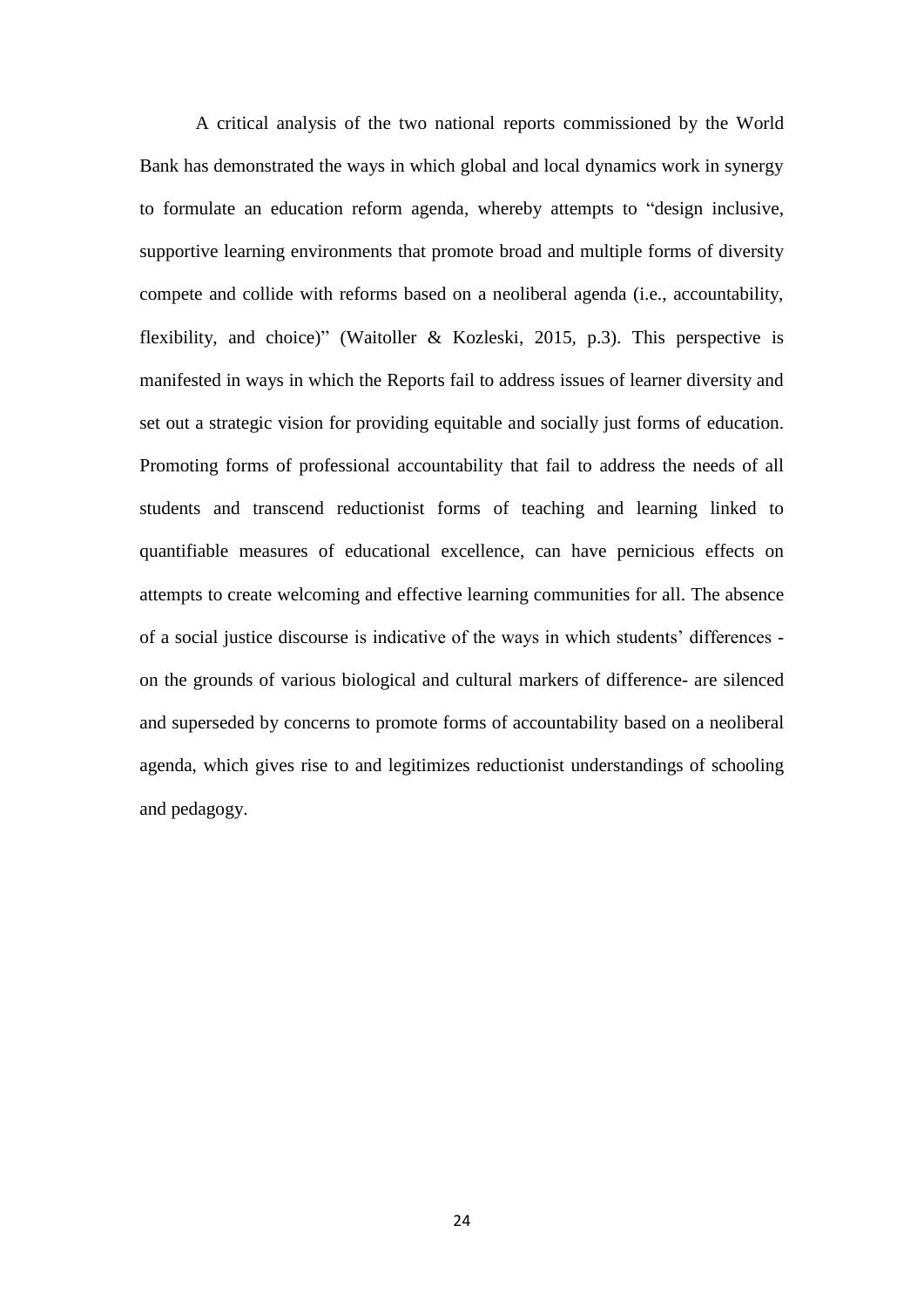### **References**

- Ainscow, M. (2005). Developing inclusive education systems: What are the levers for change? *Journal of Educational Change, 6*(2), 109–124. doi: 10.1007/s10833- 005-1298-4
- Ainscow, M., & Miles, S. (2009). Developing inclusive education system: How can we move policies forward? In C. Gine (Ed.). Retrieved from [http://www.ibe.unesco.org/fileadmin/user\\_upload/COPs/News\\_documents/2009](http://www.ibe.unesco.org/fileadmin/user_upload/COPs/News_documents/2009/0907Beirut/DevelopingInclusive_Education_Systems.pdf) [/0907Beirut/DevelopingInclusive\\_Education\\_Systems.pdf](http://www.ibe.unesco.org/fileadmin/user_upload/COPs/News_documents/2009/0907Beirut/DevelopingInclusive_Education_Systems.pdf)
- Armstrong, A. C., Armstrong, D., & Spandagou, I. (2010). *Inclusive education: International policy and practice*. London: Sage.
- Artiles, A.J., Harris-Murri, N., & Rostenberg, D. (2006). Inclusion as social justice: Critical notes on discourses, assumptions, and the road ahead. *Theory into Practice*, *45*(3), 260-268. doi: 10.1207/s15430421tip4503\_8
- Bacchi, C. (2000). Policy as discourse: What does it mean? Where does it get us? *Discourse, 21*(1), 45–57. doi: 10.1080/01596300050005493
- Ball, B., & Olmedo, A. (2013). Care of the self, resistance and subjectivity under neoliberal governmentalities. *Critical Studies in Education*, *54*(1), 85-96. doi: 10.1080/17508487.2013.740678
- Ball, S. (1990). *Politics and policy making in education. Explorations in policy sociology.* London: Routledge.
- Ball, S. (1993). 'What is policy? Texts, trajectories and toolboxes'. *Discourse,13*(2), 10–17. doi: 10.1080/0159630930130203
- Ball, S. (1994). Researching inside the State: issues in interpretation of elite interviews. In D. Halpin & B. Troyna (Eds.), *Researching education policy*: *ethical and methodological issues* (pp. 107-120). London: The Falmer Press.
- Ball, S. (2004). *The RoutledgeFalmer Reader in the Sociology of Education*. London: RoutledgeFalmer.
- Ball, S. (2008). The legacy of ERA, privatization and the policy ratchet*. Educational Management Administration and Leadership*, *36*(2), 185-99. doi: 10.1177/1741143207087772
- Ball, S. (2012). *Global education inc.: New policy networks and neo-liberal imaginary*. London/New York: Routledge.
- Ball, S (2013). The education debate ( $2<sup>nd</sup>$  ed.). Bristol: The Policy Press.
- Barton, L. (1996). Politics, marketisation and the struggle for inclusive education. *Hitotsubashi Journal of Social Studies, 28*(1), 29-42. Retrieved from http://www.jstor.org/stable/43294403
- Berkhout, S., & Wielemas, W. (1999). Towards understanding educational policy: An integrative approach. *Educational Policy,* 13, 402-420. doi: 10.1177/0895904899013003004
- Booth, T., & Ainscow, M. (2002). *The index for inclusion (2nd ed.).* Bristol: Centre for Studies in Inclusive Education.
- Bray, M. (2007). *The shadow education system: private tutoring and its implications for planners*. Paris: UNESCO (International Institute for Educational Planning).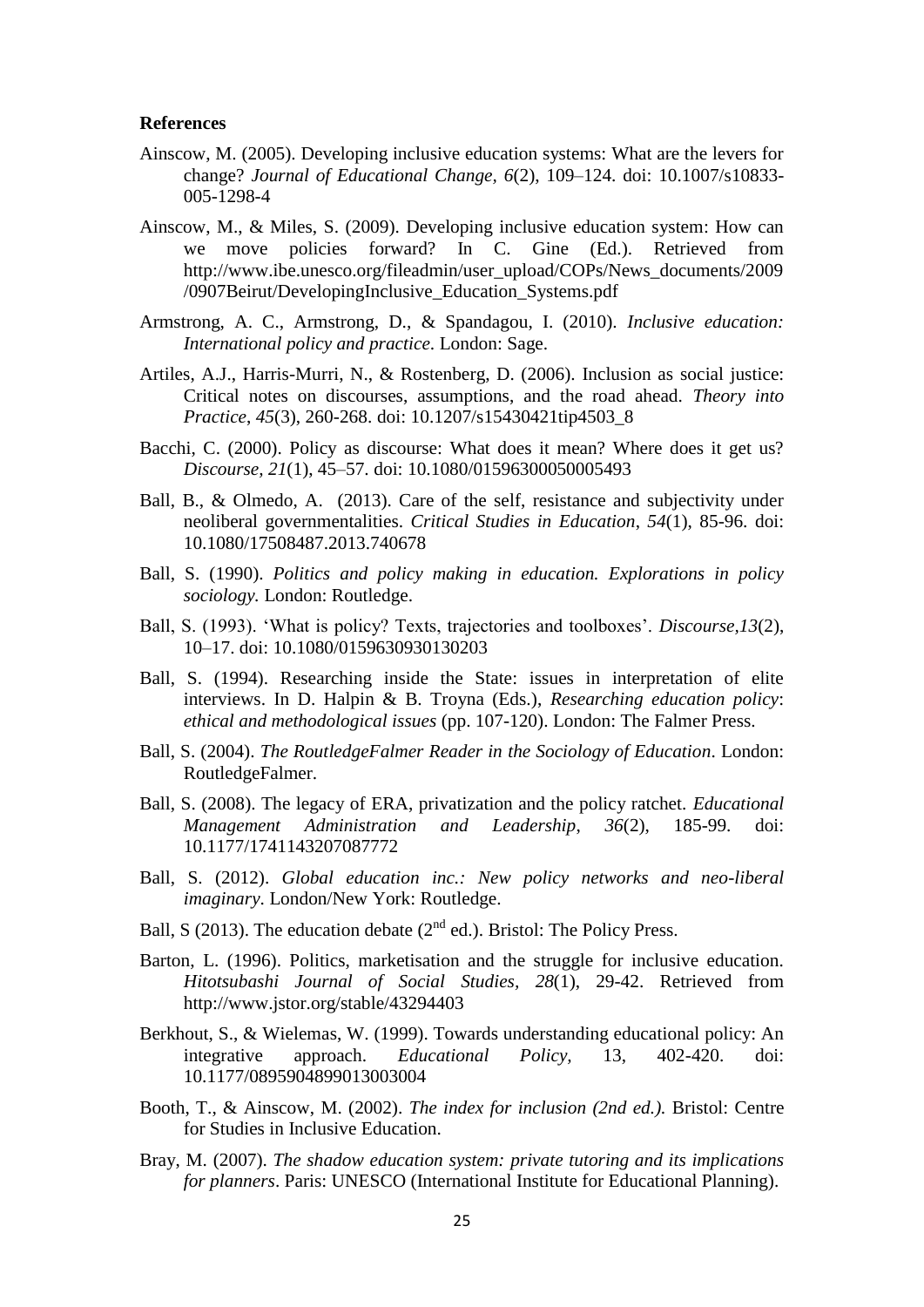- Bringhouse, H. (2010). Educational equality and school reform. In H. Brighouse, K. R. Howe, & James Tooley (Eds.), *Educational equality* (pp. 15–68). London: Continuum.
- Brown, K.M. (2004). Leadership for social justice and equity: Weaving a transformative framework and pedagogy. *Educational Administration Quarterly, 40*(1), 77-108. doi: 10.1177/0013161X03259147
- Clarke, M. (2012). The (absent) politics of neo-liberal education policy. *Critical Studies in Education*, *53*(3), pp. 297-310. doi: 10.1080/17508487.2012.703139
- Connell, R. (2013). The neoliberal cascade and education: an essay on the market agenda and its consequences. *Critical Studies in Education*, *54*(2), 99-112. doi: 10.1080/17508487.2013.776990
- Corbett, J., & Norwich, B. (1998). The contribution of special education to our understanding of values, schooling and the curriculum. *Curriculum Studies*, *6*(1), 85-96. doi: 10.1080/14681369800200023
- Danforth, S. (2015). Social justice and technocracy: tracing the narratives of inclusive education in the USA. *Discourse: Studies in the Cultural Politics of Education*. doi: 10.1080/01596306.2015.1073022
- Davis, P., & Florian, L. (2004). *Teaching strategies and approaches for pupils with special educational needs: A scoping study* (Report No. 516). London: DfES.
- de Sousa Santos, B. (2006). Globalisations. *Theory, Culture & Society*, 23(2-3), 393- 399. doi: 10.1177/026327640602300268
- Department for Education (DfE) and Department of Health (DoH). (2014). *Special Educational Needs and Disability (SEN) Code of Practice: For 0 to 25*. UK: Department for Education.
- Donnellan, A.M. (1984). The criterion of the least dangerous assumption. *Behavioral Disorders*, *9*(2), 141-50.
- Dyson, A. (2005). Philosophy, politics and economics? The story of inclusive education in England*.* In D. Mitchell. (Ed.), *Contextualising inclusive education: Evaluating old and new international perspectives* (pp. 63-88). London: Routledge.
- Dudley-Marling, C., & Baker, D. (2012). The effects of market-based school reforms on students with disabilities. *Disability Studies Quarterly 32*(2). Retrieved from <http://dsq-sds.org/article/view/3187/3072>
- Fairclough, N. (2000). Discourse, social theory and social research: The discourse of welfare reform. *Journal of Sociolinguistics, 4*(2), 163-195. doi: 10.1111/1467- 9481.00110
- Fairclough, N. (2001a). Critical discourse analysis as a method in social scientific research. *In* R. Wodak., & M. Meyer (Eds.), *Methods of critical discourse analysis* (pp.129-139). London: Sage.
- [Fairclough, N.](http://www.research.lancs.ac.uk/portal/en/people/norman-fairclough(acb30185-beba-4075-a236-003627523cad).html) (2001b). [The discourse of New Labour: critical discourse analysis.](http://www.research.lancs.ac.uk/portal/en/publications/the-discourse-of-new-labour--critical-discourse-analysis(45a7e6af-328e-460d-8235-90e00bc8d301).html) In M. Wetherell (Ed.), *Discourse as data: a guide for analysis* (pp. 229-266). London: Sage and the Open University.
- Fairclough, N. (2012). Critical discourse analysis*. International advances in engineering and technology (IAET)* Vol. 7, pp.452-487.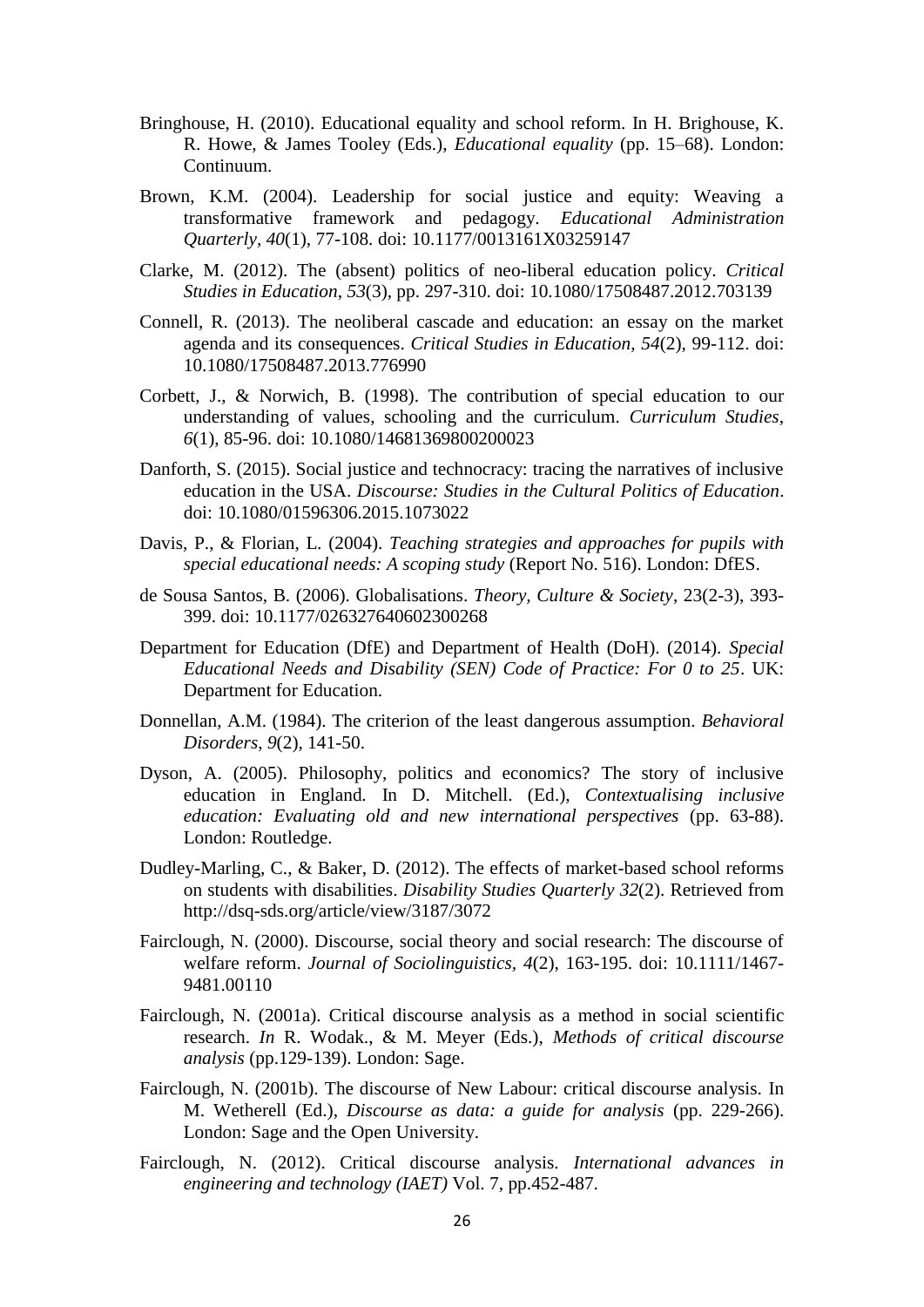- Florian, L., & Black-Hawkins, K. (2011). Exploring inclusive pedagogy. *British Educational Research Journal*, *37*(5), 813-828. doi: 10.1080/01411926.2010.501096
- Florian, L., & Spratt, J. (2013). Enacting inclusion: A framework for interrogating inclusive practice. *European Journal of Special Needs Education, 28*(2), 119– 135. doi: 10.1080/08856257.2013.778111
- Fullan, M. (2006). Change theory. A force for school improvement. Centre for Strategic Education. Seminar Series Paper, No. 157, November 2006.
- Fullan, M. (2010). Positive pressure. In A. Hargreaves, A. Lieberman, M. Fullan, & D. Hopkins (Eds.), *Second International Handbook of Educational Change*  (pp.119-130). London: Springer.
- Goodley, D. (2007). Towards socially just pedagogies: Deleuzoguattarian critical disability studies. *International Journal of Inclusive Education*, *11*(3), 317-334. doi: 10.1080/13603110701238769
- Graham, L., & Jahnukainen, M. (2011). Wherefore art thou, inclusion? Analyzing the development of inclusive education in New South Wales, Alberta and Finland. *Journal of Education Policy, 26*(2), 263-288. doi: 10.1080/02680939.2010.493230
- Hargreaves, A., & Shirley, D.L. (2012). *The global fourth way. The quest for educational excellence*. Thousand Oaks, CA: Corwin.
- Hattam, R., Brennan, M., Zipin, L., & Comber, B. (2009). Researching for social justice: Contextual, conceptual and methodological challenges. *Discourse: Studies in the Cultural Politics of Education*, *30*(3), 303 -316. doi: [10.1080/01596300903037010](http://doi.org/10.1080/01596300903037010)
- Hickling-Hudson, A., & Klees, S. (2012). Alternative to the World Banks strategies for education and development. In S.J. Kless, J. Samoff, & N.O. Stromquist (Eds.)*, The World Bank and education. Critiques and alternatives* (pp. 209- 226)*.* Rotterdam: Sense Publishers.
- Giroux, H. (2012). *Education and the Crisis of Public Values*. New York: Peter Lang.
- Goodson, I. F. (2010). Times of educational change: Towards an understanding of patterns of historical and cultural refraction. *Journal of Education Policy*, *25*(6), 767-775. doi: 10.1080/02680939.2010.508179
- Graham, L.J. (2015). Reconceptualising inclusion as participation: Neoliberal buckpassing or strategic by-passing? *Discourse: Studies in the Cultural Politics of Education*. doi: 10.1080/01596306.2015.1073021
- Harwood, V., & N. Humphry. (2008). Taking exception: Discourses of exceptionality and the invocation of the ideal. In S. Gabel., & S. Danforth (Eds.), *Disability and the politics of education* (pp.371-383). New York: Peter Lang.
- Hursh, D., & Henderson, J.A. (2011). Contesting global neoliberalism and creating alternative futures. *Discourse: Studies in the Cultural Politics of Education*, 32(2), 171-185. doi: 10.1080/01596306.2011.562665
- Klees, S. (2012). World Bank and Education: ideological premises and ideological conclusions. In S.J. Kless, J. Samoff, & N.O. Stromquist (Eds.)*, The World*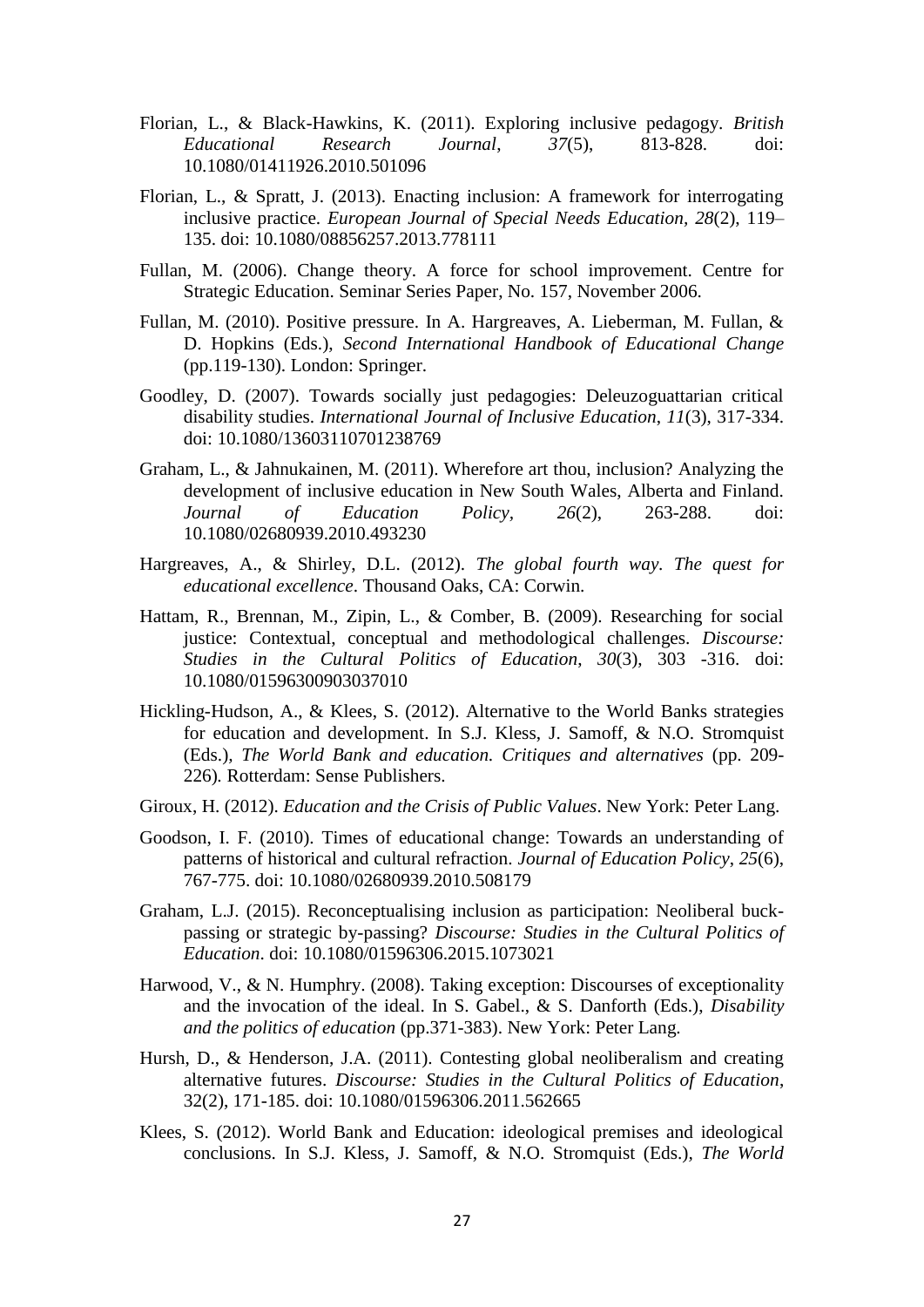*Bank and education. Critiques and alternatives* (pp. 49-68)*.* Rotterdam: Sense Publishers.

- Klees, S.J, Samoff, J and Stromquist, N.O. (2012). Introduction. In S.J. Kless, J. Samoff, & N.O. Stromquist (Eds.)*, The World Bank and education. Critiques and alternatives* (pp. xv-xxi)*.* Rotterdam: Sense Publishers.
- Liasidou, A. (2008). Critical discourse analysis and inclusive educational policymaking: The power to exclude**.** *Journal of Education Policy*, *23*(5), 483- 500. doi: 10.1080/02680930802148933
- Liasidou A. (2011). Special education policymaking: a discursive analytic approach. *Educational Policy, 25*(6), 887-907. doi: 10.1177/0895904810386587
- Liasidou, A. (2012). *Inclusive education, politics and policymaking*. London: Continuum.
- Liasidou, A. (2013). Intersectional understandings of disability and implications for a social justice reform agenda in education policy and practice. *Disability & Society, 28*(3) 299-312. doi: 10.1080/09687599.2012.710012
- Liasidou, A. (2015). *Inclusive education and the issue of change: Theory, policy and pedagogy.* London: Palgrave Macmillan.
- Liasidou, A., & Antoniou, A. (2015). Head teachers' leadership for social justice and inclusion. *School Leadership and Management, 35*(4), 347-364. doi: 10.1080/13632434.2015.1010499
- Liasidou, A., & Svensson, C. (2014). Educating leaders for social justice: The case of special educational needs coordinators. *International Journal of Inclusive Education, 18*(8), 783-797. doi: 10.1080/13603116.2013
- Lingard, B., Martino, W., Rezai-Rashti, G., & Sellar, S. (2016). Globalising educational accountabilities. New York: Routledge.
- Lloyd, C. (2008). Removing barriers to achievement: A strategy for inclusion or exclusion? *International Journal of Inclusive Education, 12*(2), 221-236. doi: 10.1080/13603110600871413
- Luke, A. (2002). Beyond science and ideology critique: Developments in critical discourse analysis. *Annual Review of Applied Linguistics, 22*, 96-110. doi: 10.1017/S0267190502000053
- Masschelein, J., & Simon. M. (2005). The strategy of the inclusive education apparatus: inclusive education for exclusive pupils. *Studies in Philosophy and Education*, *24*(2), 117-138. doi: 10.1007/s11217-004-6527-4
- McLaughlin, J.M., & Rhim, M. L. (2007). Accountability frameworks and children with disabilities: A test of assumptions about improving public education for all students. *International Journal of Disability, Development and Education*, *54*(1), 25-49. doi: 10.1080/10349120601149698
- Mitchell, D. (2008). *What really works in special and inclusive education? Using evidence based teaching strategies*. London: Routledge.
- MoEC (Ministry of Education and Culture). (2008). National Curriculum for the schools of the Greek-Cypriot Community [In Greek]. Retrieved from: [http://www.moec.gov.cy/analytika\\_programmata/pdf/keimeno\\_epitropis\\_analyti](http://www.moec.gov.cy/analytika_programmata/pdf/keimeno_epitropis_analytiko_programma.pdf) [ko\\_programma.pdf](http://www.moec.gov.cy/analytika_programmata/pdf/keimeno_epitropis_analytiko_programma.pdf)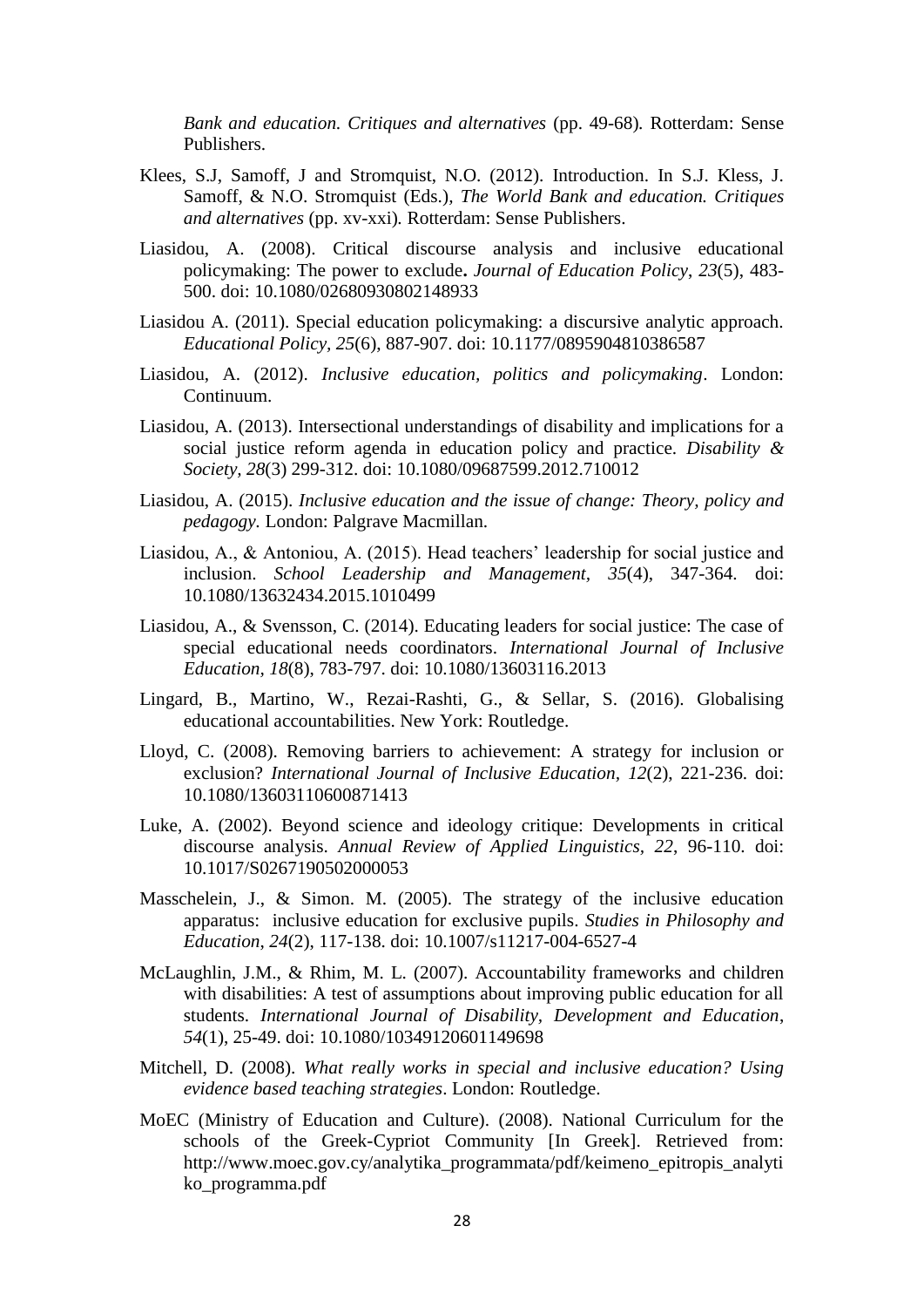- MoEC (Ministry of Education and Culture). (2015). New system of teachers' appointments [In Greek]. Retrieved from: [http://www.moec.gov.cy/archeia/2014\\_nees\\_protaseis\\_paideia/2015\\_03\\_23\\_pro](http://www.moec.gov.cy/archeia/2014_nees_protaseis_paideia/2015_03_23_protasi_neo_schedio_diorismon_ekpaidefsi.pdf) [tasi\\_neo\\_schedio\\_diorismon\\_ekpaidefsi.pdf](http://www.moec.gov.cy/archeia/2014_nees_protaseis_paideia/2015_03_23_protasi_neo_schedio_diorismon_ekpaidefsi.pdf)
- Nordtreit, B. (2012). World Bank poetry: How the Education Strategy 2020 imagines the world. In S.J. Kless, J. Samoff, & N.O. Stromquist (Eds.)*, The World Bank and education. Critiques and alternatives* (pp. 21-32)*.* Rotterdam: Sense Publishers.
- Norwich, B. (2008). Perspectives and purposes of disability classification systems: Implications for teachers and curriculum and pedagogy. In L. Florian, & M. McLaughlin (Eds.), *Disability classification in Education* (pp. 131-149). London: Sage.
- Norwich, B., & Lewis, A. (2001). Mapping a pedagogy for special educational needs. *British Educational Research Journal, 27*(3), 314–329. doi: 10.1080/01411920120048322
- Norwich, B., & Lewis, A. (2007). How specialized is teaching children with disabilities and difficulties? *Journal of Curriculum Studies*, *39*(2), 127-150. doi: 10.1080/00220270601161667
- Paideia-News. (2015). Εννιά εισηγήσεις της Επιτροπής για τις Παγκύπριες Εξετάσεις [Nine suggestions of the Committee for the Pancyprian Examinations]. Retrieved from: [http://www.paideia](http://www.paideia-news.com/index.php?id=109&hid=18555&url=Εννιά-εισηγήσεις-της-Επιτροπής-για-τις-Παγκύπριες-Εξετάσεις)[news.com/index.php?id=109&hid=18555&url=Εννιά-εισηγήσεις-της-](http://www.paideia-news.com/index.php?id=109&hid=18555&url=Εννιά-εισηγήσεις-της-Επιτροπής-για-τις-Παγκύπριες-Εξετάσεις)[Επιτροπής-για-τις-Παγκύπριες-Εξετάσεις](http://www.paideia-news.com/index.php?id=109&hid=18555&url=Εννιά-εισηγήσεις-της-Επιτροπής-για-τις-Παγκύπριες-Εξετάσεις)
- Republic of Cyprus. (2015). Education for All. 2015 National Review. Retrieved from:<http://unesdoc.unesco.org/images/0022/002299/229930E.pdf>
- Rutkowski, D.J. (2007). Converging us softly: how intergovernmental organizations promote neoliberal educational policy. *Critical Studies in Education*, *48*(2), 229-247. doi: 10.1080/17508480701494259
- Sahlberg, P. (2010). Educational change in Finland. In A. Hargreaves, A. Lieberman, M. Fullan, & D. Hopkins (Eds.), *Second International Handbook of Educational Change* (pp.323-348). London: Springer.
- Slee, R. (2006). Limits to and possibilities for educational reform. *International Journal of Inclusive Education, 10*(2-3), 109-119. doi: 10.1080/13603110600578372
- Slee, R. (2007). It's a fit-up! Inclusive education, higher education, policy and the discordant voice. In L. Barton, & F. Armstrong (Eds.), *Policy, experience and change: Cross-cultural reflections on inclusive education* (pp. 177-188). Dordrecht: Springer.
- Slee, R. (2011). *The irregular school: Exclusion, schooling and inclusive education.*  London: Routledge.
- Smith, E., & Douglas, G. (2014). Special educational needs, disability and school accountability: an international perspective. *International Journal of Inclusive Education*, 18(5), 443-458. doi: 10.1080/13603116.2013.788222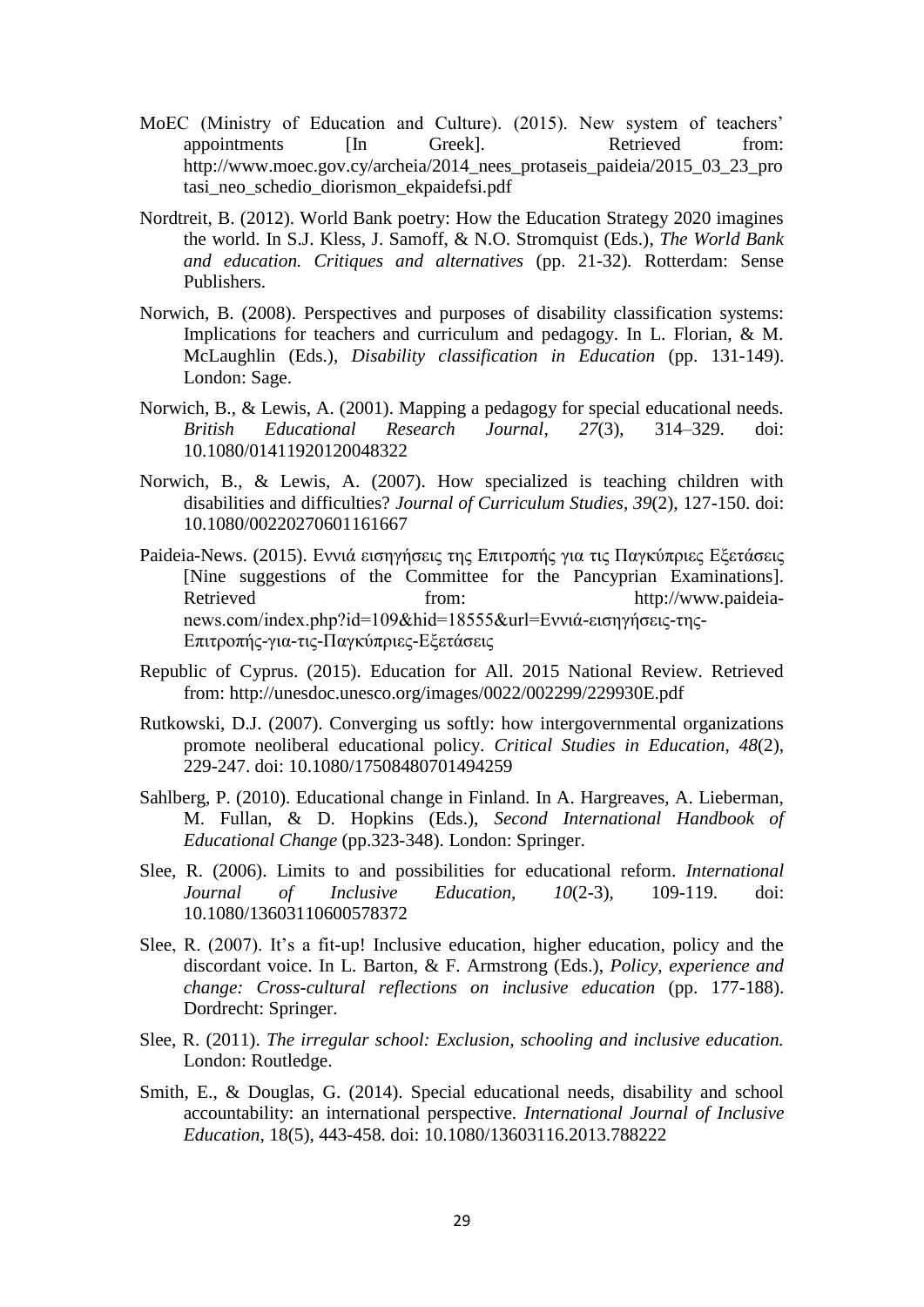- Soudien, C. (2012). "Quality's" horizons: the politics of monitoring educational quality. In S.J. Kless, J. Samoff, & N.O. Stromquist (Eds.)*, The World Bank and education. Critiques and alternatives* (pp. 95-108)*.* Rotterdam: Sense Publishers.
- Stensson, K., & P. Watt. (1999). Governmentality and the 'death of the social': A discourse analysis of local government texts in south-east England. *Urban Studies, 36*(1), 189-201.doi:10.1080/0042098993817
- Symeonidou, S., & Mavrou, K. (2014). 'Deconstructing the Greek-Cypriot new national curriculum: to what extent are disabled children considered in the 'humane and democratic school of Cyprus?' *Disability and Society, 29*(2), 303- 316. doi: 10.1080/09687599.2013.796879
- Symeonidou, S., & Phtiaka, H. (2009). Using teachers' prior knowledge, attitudes and beliefs to develop in-service teacher education courses for inclusion. *Teaching and Teacher Education, 25*(4), 543-550. doi: [10.1016/j.tate.2009.02.001](http://dx.doi.org/10.1016/j.tate.2009.02.001)
- [Talmor,](http://www.tandfonline.com/author/Talmor%2C+Rachel) R, [Reiter,](http://www.tandfonline.com/author/Reiter%2C+Shunit) S., & [Feigin,](http://www.tandfonline.com/author/Feigin%2C+Neomi) N. (2005). Factors relating to regular education teacher burnout in inclusive education. *European Journal of Special Needs Education*, *20*(2), 215-229. doi: 10.1080/08856250500055735
- Taylor, S. (2004). Researching educational policy and change in 'new times': using critical discourse analysis. *Journal of Education Policy, 19*(4), 433-451. doi: 10.1080/0268093042000227483
- Tomlinson, C.A. (2014). *The differentiated classroom. Responding to the needs of all learners*. Alexandria: ASD.
- UN (United Nations). (2008). *Convention on the rights of persons with disabilities.* New York: United Nations.
- UNICEF UK. (2013). Rights respecting schools award: A best practice review. Retrieved from: [http://www.unicef.org.uk/Documents/Education-](http://www.unicef.org.uk/Documents/Education-Documents/RSSA_Good_Practice_Review.pdf)[Documents/RSSA\\_Good\\_Practice\\_Review.pdf](http://www.unicef.org.uk/Documents/Education-Documents/RSSA_Good_Practice_Review.pdf)
- Van Dijk, T. (1995). Aims of critical discourse analysis. *Japanese Discourse*, *1*(1), 17-27.
- Verger, A., & Bonal, X. (2012). "All things being equal?" Policy options, shortfalls, and absences in the World Bank Education Strategy 2020. In S.J. Kless, J. Samoff, & N.O. Stromquist (Eds.)*, The World Bank and education. Critiques and alternatives* (pp. 125-142)*.* Rotterdam: Sense Publishers.
- Vongalis-Macrow, A. (2005). Displaced agency: teachers in globalised education systems. In *Proceedings of the 2005 "Redesigning Pedagogy: Research, Policy, Practice" Conference*, (pp. 1-17). National Institute of Education, Nanyang Technological University. Singapore]. May 30-June 1.
- Waitoller, F. R., & Kozleski, E. B. (2015). No stone left unturned: Exploring the convergence of New Capitalism in inclusive education in the *U.S. Education Policy Analysis Archives, 23(37).* Retrieved from: <http://dx.doi.org/10.14507/epaa.v23.1779>
- Woods, P. (2011). *Transforming education policy: Shaping a democratic future*. Bristol: Policy Press.